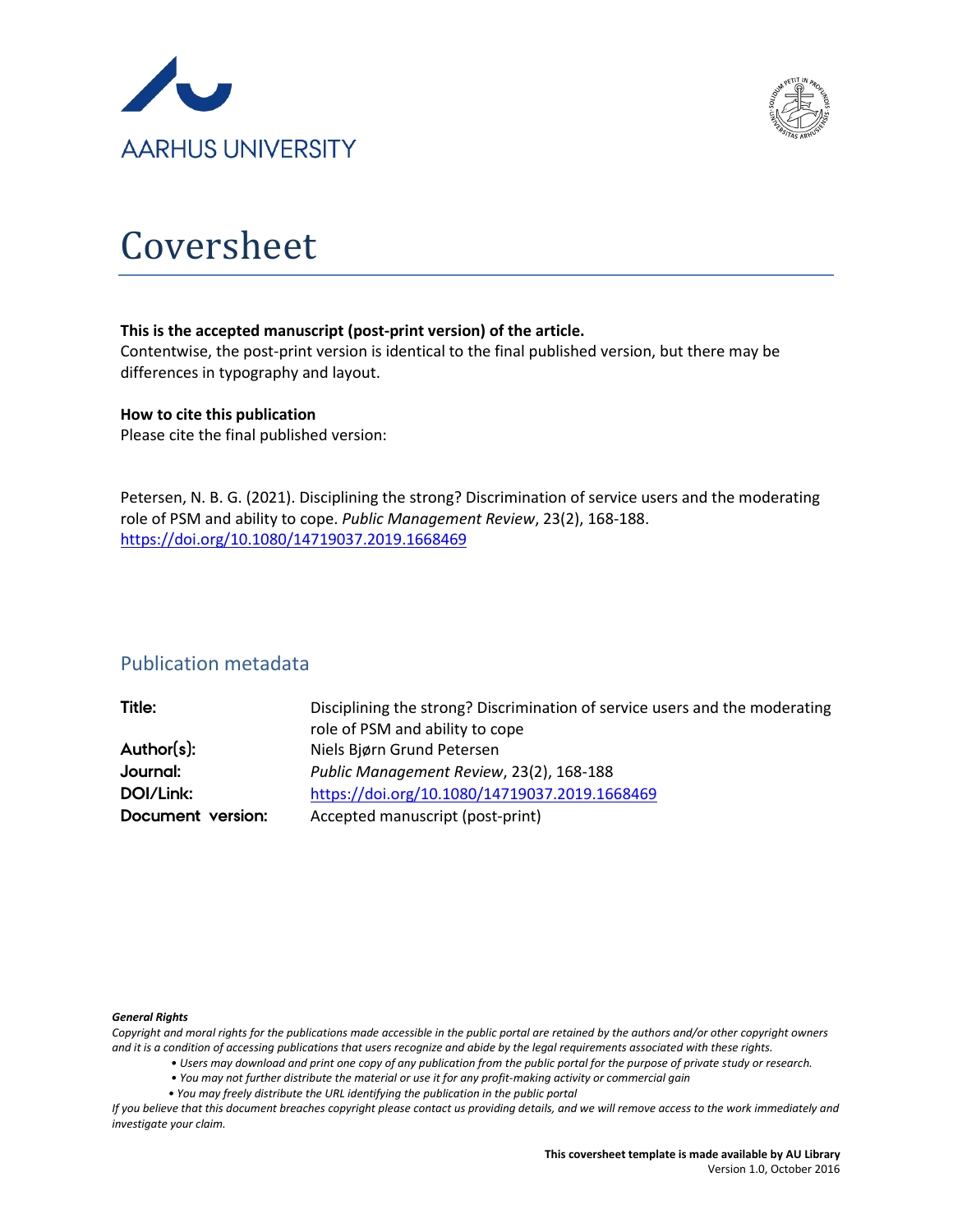## **Disciplining the Strong? Discrimination of Service Users and the Moderating Role of PSM and Ability to Cope**

Niels Bjørn Grund Petersen, Department of Political Science, Aarhus University[1](#page-1-0)

#### **Abstract**

Ethnic stereotypes influence frontline workers' decision-making, which challenges the legitimacy of public organizations. In this article, we examine how ethnic stereotypes affect caseworkers' sanctioning behavior in a context where the client group consists of highly vulnerable clients. Using survey experimental vignettes and qualitative interviews, we find that social caseworkers use ethnic classification in their decision-making. However, contrary to our expectations, caseworkers are less likely to sanction clients with a non-western ethnicity compared to ethnic Danish clients. In addition, the article finds novel evidence indicating that employee traits mitigate the use of ethnic stereotypes.

Key words: Frontline workers, stereotypes and discrimination, Public Service Motivation, ability to cope, experimental research

<span id="page-1-0"></span><sup>&</sup>lt;sup>1</sup> Contact information:  $n$ iels@ps.au.dk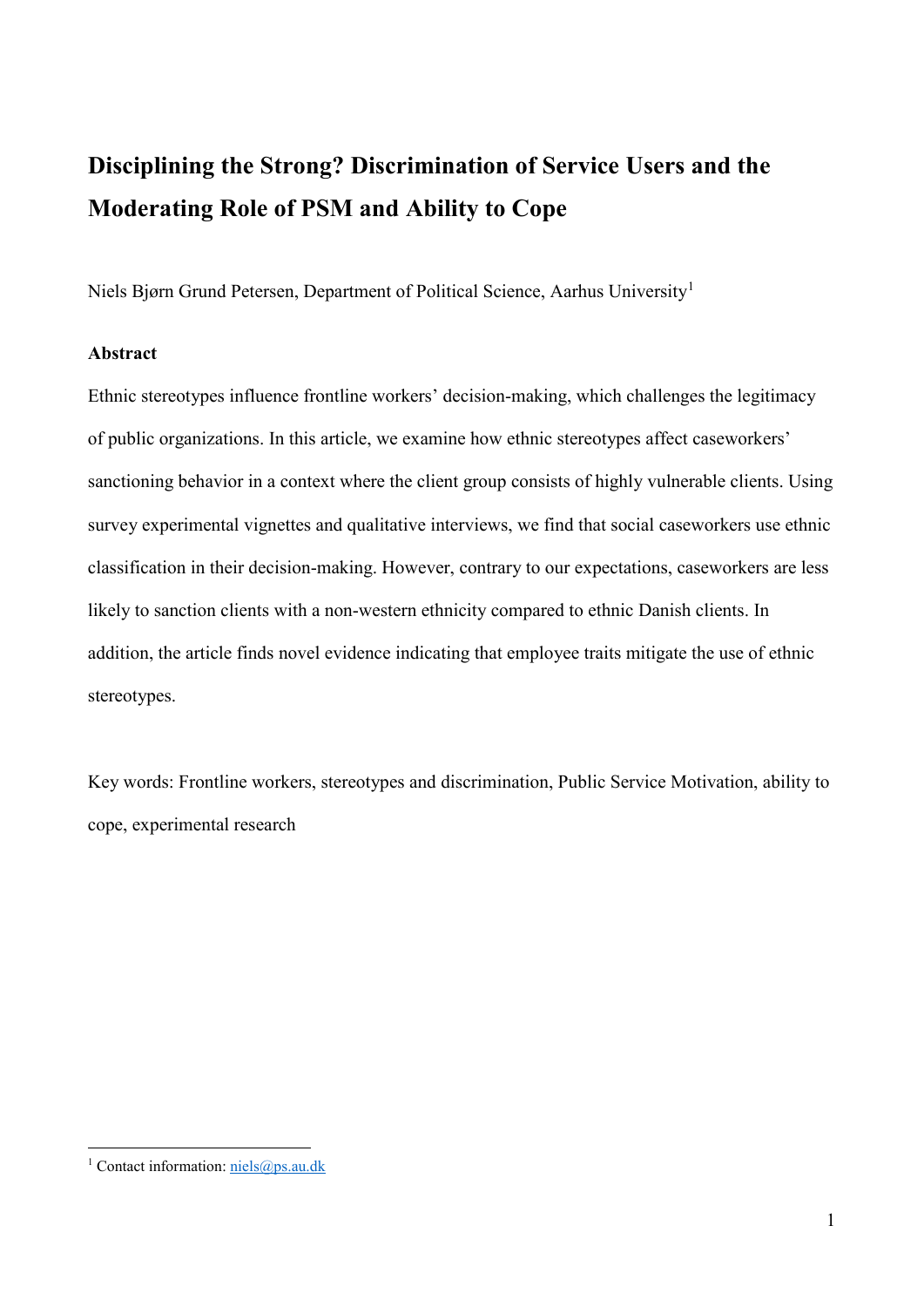#### **Introduction**

Numerous studies have shown that stereotypes influence people's evaluation and judgment of different social, racial and ethnic groups (Bodenhausen 1990; Butler and Broockman 2011; Harrits and Møller 2013). The influence of stereotypes is highly problematic from a democratic and organizational perspective, as stereotypes can lead to discrimination of service users and consequently delegitimize public organizations' decision-making (White, Nathan and Faller 2015). Racial discrimination refers to the "unequal treatment of persons or groups on the basis of their race or ethnicity" (Pager and Shepherd 2008, 182). The seminal work of Soss, Fording and Schram (2011) demonstrated that frontline workers' (or what Lipsky [2010] labeled "street level bureaucrats") decision-making is biased by racial and ethnic stereotypes even though frontline workers are legally bound to give citizens equal treatment regardless of differences in demographic characteristics. However, we know little about whether these results can be generalized to other settings and how employee traits condition frontline workers' use of stereotypes. This is unfortunate, as we need more knowledge about what triggers stereotypes in order to eliminate them. This article examines Soss and colleagues' Racial Classification Model in a completely new and different setting to ascertain whether it is generalizable to a Danish context, where the client group is highly vulnerable. In addition, the article examines the moderating role of frontline workers' ability to cope and Public Service Motivation (PSM) and whether these two key employee traits mitigate the use of stereotypes. Examining whether employee traits mitigate the use of stereotypes is important, because it provides us with an understanding of how discrimination in public organizations can be reduced.

Soss and colleagues argue that ethnic demographics are linked to different group reputations and characteristics that are used when frontline workers handle clients. The Racial Classification Model predicts that frontline workers discriminate against clients when the clients are black (in the United States) or have a non-western ethnicity (in Europe) (Pedersen, Stritch and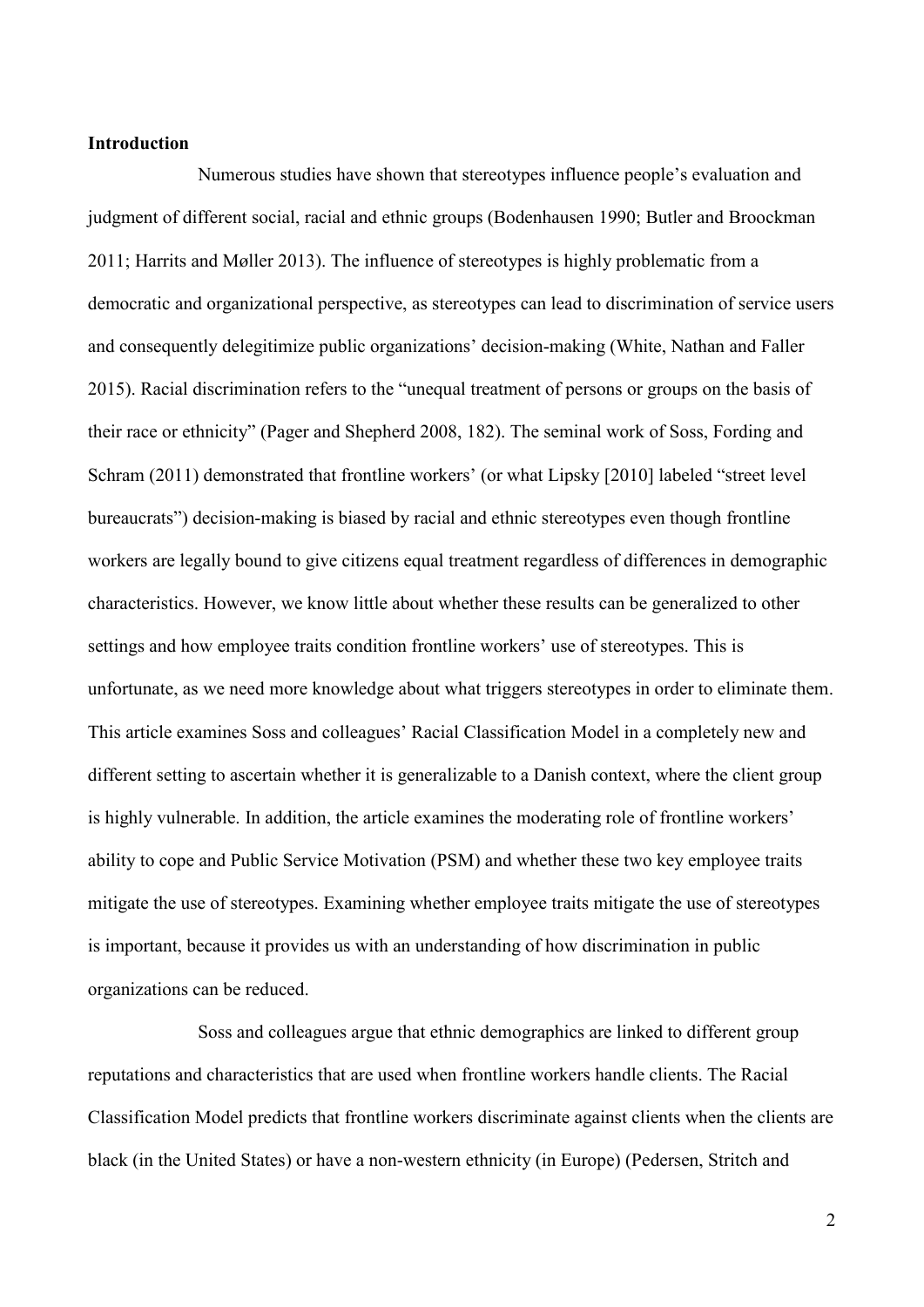Thuesen 2018). However, stereotypes are socially constructed representations of groups and thus particularistic by definition (Augoustinos and Walker 1998; Casper, Rothermund and Wentura 2011). Consequently, stereotypes may work differently contingent on the contexts.

The empirical setting of this study differs from that of Schram et al. (2009) in at least two important ways. First, the study is situated in Denmark. Compared to the United States, welfare recipients in Denmark are generally perceived more positively. Thus, one study shows that American citizens are much more likely than Danish citizens to perceive welfare recipients as "lazy" (Aarøe and Petersen 2014). One important explanation for the different perceptions of welfare recipients can be ascribed to the differences in welfare models in Denmark and the United States. Thus, citizens in the Danish universal welfare system receive broader and more generous welfare services compared to the residual welfare system in the United States that is primarily focused on helping the poorest people in society (Esping-Andersen 1990).

Second, the present study examines the Racial Classification Model on frontline workers who work with highly vulnerable clients that are unable to work due to either psychological and/or physical health issues. Examining whether frontline workers discriminate clients of different ethnicities when the clients have psychological and/or physical health issues is important in itself. However, examining whether the model extends to an exposed client group may also provide us with important insights on how stereotypes and perceptions of deservingness differ across client groups. Indeed, if the Racial Classification Model can be conceptually replicated in a universal welfare state on one of the most exposed client groups in the Danish unemployment system, it lends strong support to the generalizability of the model.

To test this, we conduct a survey experiment similar to that of Schram et al*.* (2009). In our survey experiment, 175 Danish social caseworkers who work with vulnerable unemployed clients receive a vignette describing how one of their clients has failed to comply with the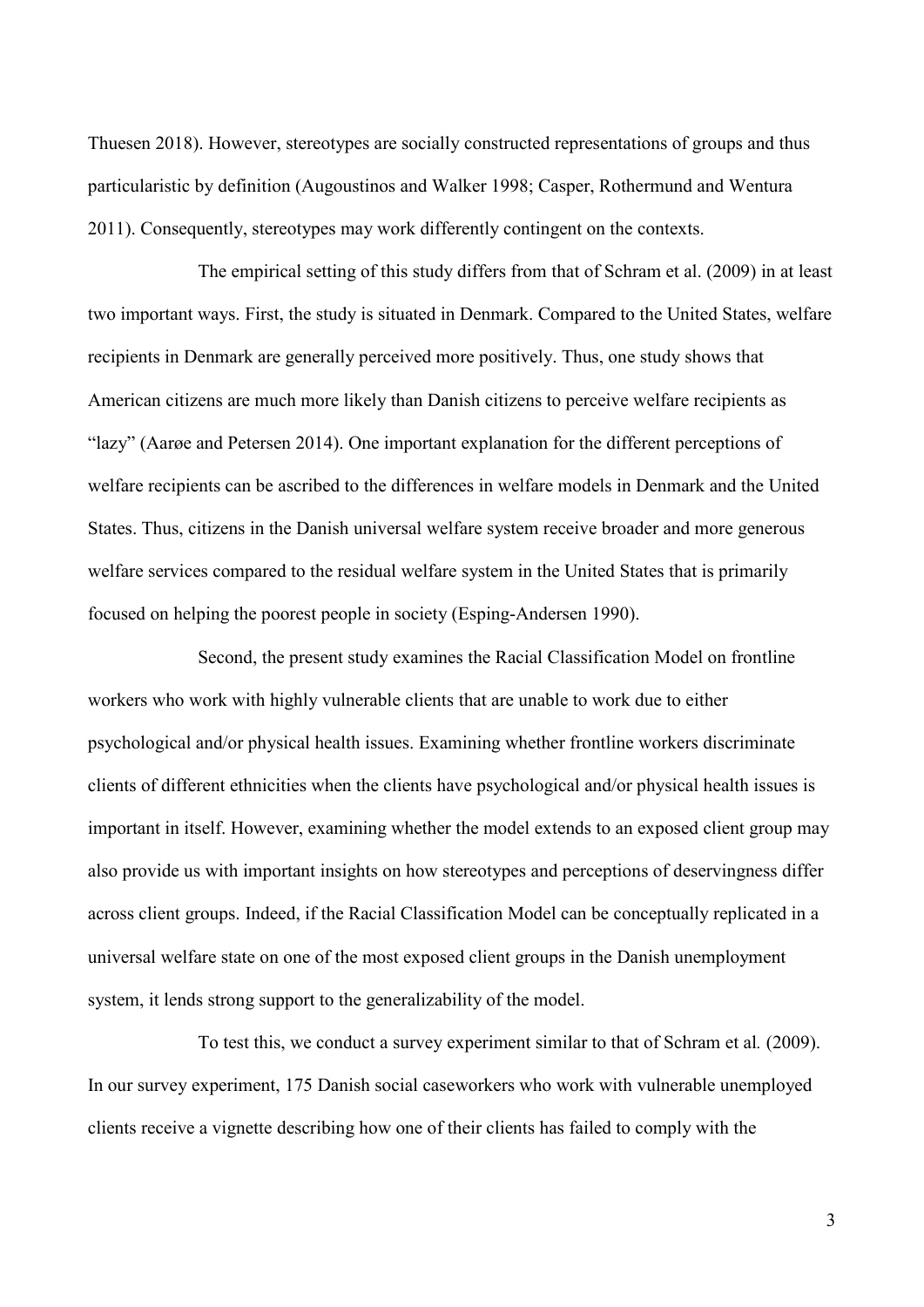regulations of the unemployment system and thus faces a potential economic sanction. However, the ethnicity of the client is manipulated, which allows us to examine how the caseworkers sanction clients with different ethnicities. The experiment is followed by qualitative interviews to gain a better understanding of the results from the quantitative material. By examining the caseworkers' perceptions of the clients, we can shed light on the potential factors driving the caseworkers' decision-making.

Overall, the results of the quantitative analysis show that frontline workers use ethnic stereotypes in their decision-making. However, contrary to previous results in the literature and the expectations derived from the Racial Classification Model, the results indicate that Danish caseworkers are more likely to sanction ethnic Danish clients than clients with a non-western ethnicity. This suggests that stereotypes work differently depending on the context. The findings in the qualitative interviews indicate that caseworkers are less likely to take a tough position towards clients with non-western ethnicities as the caseworker considers these clients to be more vulnerable than ethnic Danish clients. In addition, the quantitative analysis shows that individual caseworker traits can mitigate ethnic discrimination. More concretely, the results show that caseworkers' ability to cope and to some extent their PSM contingent the use of ethnic stereotypes in decision-making. The findings are integrated with the Racial Classification Model to form one theoretical model.

#### **Stereotypes, Discrimination and the Racial Classification Model**

Stereotypic beliefs are expectations about the behavior and personal skills of a member of a particular social category (Ashmore and Del Boca 1981, p. 13). This means that social stereotypes contain "the perceiver's knowledge, beliefs and expectations about human groups" (Hamilton and Trolier 1986, p. 113). When people categorize based on ethnic cues, they attribute to other individuals or groups a set of skills, assumptions and expectations that are associated with a particular social category. A number of studies have shown that citizens (DeSante 2013), employers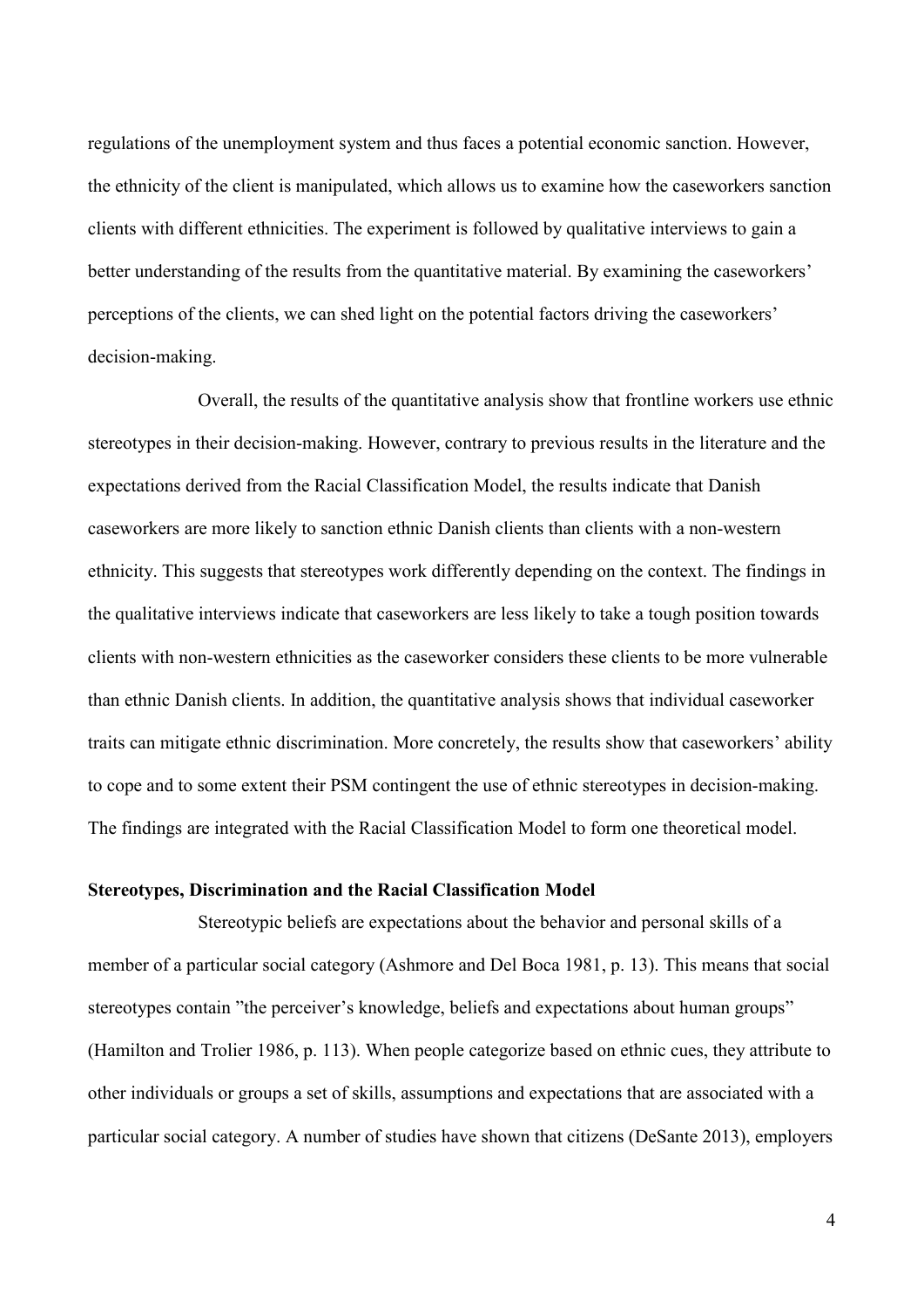(Mullainathan and Bertrand 2004) and even politicians (Butler and Broockman 2011) rely on racial and ethnic heuristics in their decision-making. Thus, although this article focuses on frontline workers, the reliance on heuristics and stereotypes in decision-making is a general psychological mechanism that is essential for people's ability to navigate in a social world with constant streams of information (Bobo 2001). Nonetheless, stereotypic beliefs are particularly problematic when they influence frontline workers' behavior, as frontline workers' decisions are *de facto* public policy (Lipsky 2010) that influence "who gets what when and how" (Lipsky 2010, p. 84 quoting Laswell).

In this article, we examine the generalizability of Soss and colleagues' (2011) Racial Classification Model (RCM). The overall expectation of the RCM is that racial and ethnic group reputations influence the design and implementation of policy. This means that the RCM is important for understanding decision-making and discrimination throughout the political hierarchy. However, in this article, the focus is on the implementation of public policy. Here, the RCM provides a theoretical framework for understanding how race and ethnicity lead to cognitive biases and discrimination in frontline workers' decision-making. The model states that frontline workers use stereotypic beliefs about clients' deservingness when evaluating clients. Some racial and ethnic groups are associated with negative attributes such as being less motivated and responsible and more "lazy" than others (Pager and Shepherd 2008). For instance, Gilens (2000) shows that white Americans perceive black Americans as being lazy, and that this perception is the primary driver of many white Americans' opposition to social benefits. These general perceptions of different racial and ethnic groups as being unmotivated or lazy translate to frontline workers, who then use the stereotypes when evaluating their clients.

Schram et al*.* (2009) test the RCM in an American context on social caseworkers working under the Temporary Assistance for Needy Families (TANF) program. Using vignette experiments, the authors show that when the vignettes contain stereotypic-consistent cues,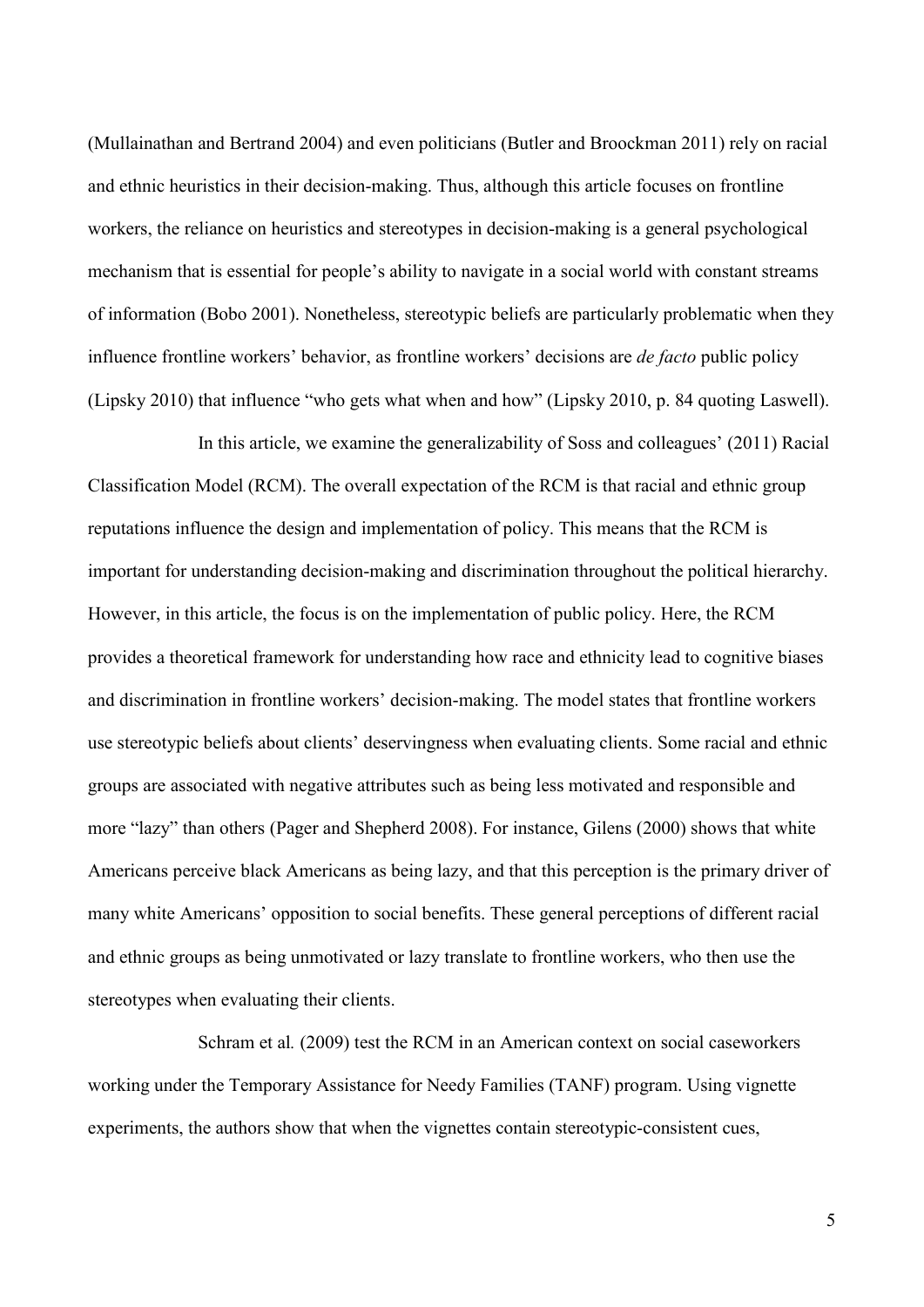caseworkers are more likely to sanction clients with black-sounding names compared to clients with white-sounding names. According to Schram et al*.* (2009), clients perceived as underserving are more likely to be sanctioned by caseworkers, because the "clients are perceived as needing a stronger push to follow rules and to achieve welfare-to-work goals" (Schram et al*.* 2009, p. 401). In this way, sanctions are used as a tool for "motivating clients, stimulating work efforts, and enforcing responsible behavior" (Schram et al*.* 2009, p. 401). Based on the RCM, we may hypothesize that:

**H1:** Frontline workers use ethnic stereotypes in their decision-making, which leads to a harsher treatment of ethnic minorities.

However, stereotypes are particularistic and may therefore depend on the context (Augoustinos and Walker 1998; Casper et al. 2011). This notion is supported by mixed findings in recent studies of ethnic discrimination. For instance, Einstein and Glick (2017) examined discriminative behavior in the housing sector and did not find noteworthy differences in how bureaucrats treated Americans with different ethnicities. Similarly, Grohs, Adam and Knill's (2016) study in German local government only found limited effects of ethnic discrimination. Interestingly, the study indicated that female citizens with a non-western ethnicity were positively discriminated. One explanation for these mixed findings may be that the social welfare context influences how frontline workers perceive and thus respond to different client groups. For instance, black American clients in the TANF program may differ from black American clients in the housing sector. Over time, these client group differences could (re)shape frontline workers' stereotypes that, in turn, influence decision-making.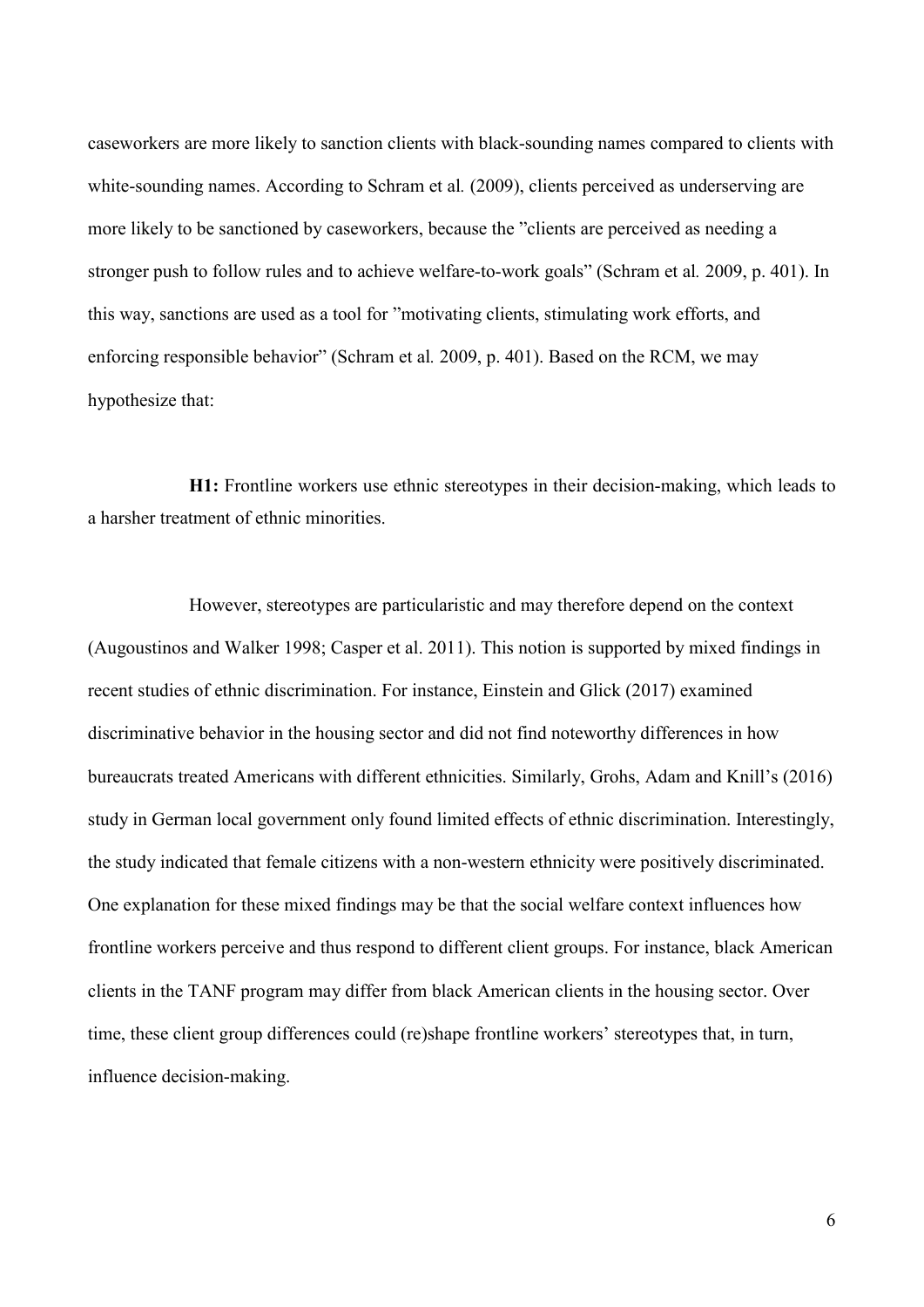#### **The Role of Employee Traits: Ability to Cope and PSM**

Scholars have called for research on "practical means" (Grohs et al. 2016, p. 164) to reduce both positive and negative discrimination in public organizations. In this study, we examine whether two key frontline worker traits mitigate discriminatory behavior. Building on research in psychology and public administration, we argue that frontline workers' ability to cope and PSM are important determinants of whether or not frontline workers use stereotypes to ease their decisionmaking.

First, psychologists argue that people generally use stereotypes to facilitate the processing of information (Bobo 2001; Bodenhausen 1990). According to Macrae and colleagues (1993), stereotypes are necessary, as they simplify cognitive structures and guide "information processing and response generation in difficult or demanding task environments" (Macrae, Hewstone, and Griffiths 1993, p. 85) leading to an "easier and more efficient processing of information" (Hilton and von Hippel 1996, p. 238). Studies have demonstrated how people are more likely to use stereotypes when judgmental processes are difficult or demanding (Stangor and Duan 1991). When individuals find themselves in situations where they have a limited ability to process the information at hand, they are more likely to rely on automatic and intuitive, rather than deliberative, thinking, which requires more effort (Kahneman 2011). This point is also central in Lipsky's (2010) work on street-level bureaucracy. Lipsky argued that when frontline workers were unable to cope with their daily tasks, they developed routines of practice such as "shortcuts and simplifications" (Lipsky 2010, p. 18). Applying stereotypes is thus one way of psychologically simplifying clients to ease the decision-making process. However, frontline workers differ in their ability to handle pressured situations (Jakobsen and van Loon 2018). Some feel overwhelmed in situations where others are not. We define ability to cope as frontline workers' ability to handle daily work tasks and hypothesize that frontline workers' ability to cope influences whether or not they turn to heuristic processing to ease decision-making: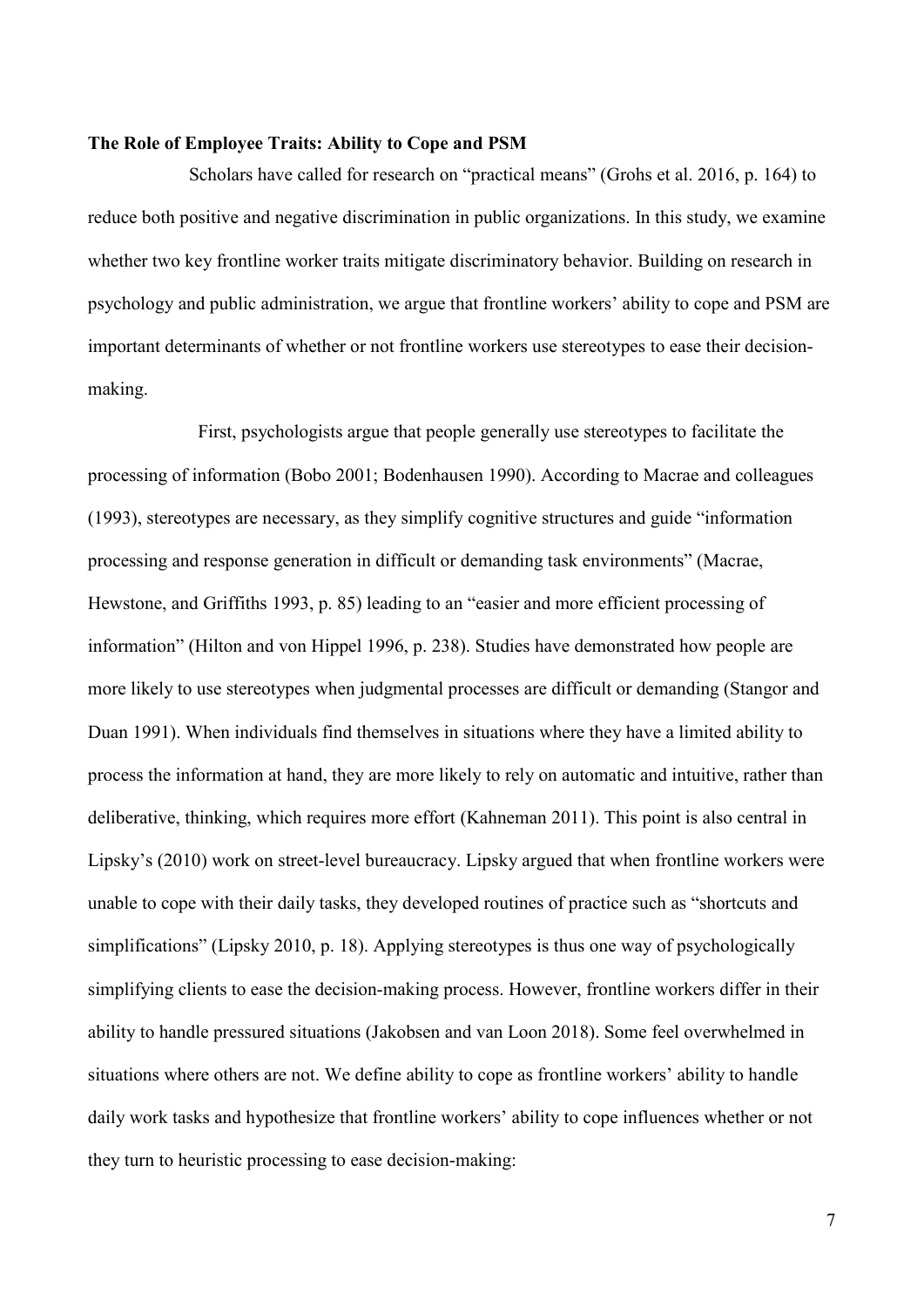**H2:** Frontline workers' ability to cope reduces the use of ethnic stereotypes in decision-making processes.

Second, since Perry and Wise (1990) introduced PSM, the concept has received large scholarly interest. PSM can be understood as "an individual's orientation to delivering services to people with a purpose to do good for others and society" (Perry and Hondeghem 2008, p. vii). In particular, scholars have been interested in identifying the effects of PSM on frontline workers' behavior (Perry et al. 2010). Here, research has demonstrated how higher levels of PSM among public employees are associated with a willingness to set aside self-interest in order to promote the public good. For instance, a study by Brewer and Selden (1998) shows that PSM positively affects employees' likelihood of engaging in whistleblowing. Relatedly, Andersen and Serritzlew (2012) show that physiotherapists with high levels of "commitment to the public interest", a sub dimension of PSM, are more likely to consult more disabled patients, although economic incentives induce physiotherapists to consult ordinary patients. Finally, a recent study finds a negative association between medical practitioners' PSM and their inclination to prescribe broad‐spectrum antibiotic to patients (Jensen and Andersen 2015). The researchers argue that while broad-spectrum antibiotics might benefit the individual patient, it increases the overall societal risk of bacteria resistance. Overall, evidence suggests that PSM leads to a higher commitment among public employees to do good for society and set aside self-interest. Drawing on these insights, we expect that frontline workers' PSM influence whether they use ethnic stereotypes as heuristic cues. Using stereotypes only benefits the individual frontline worker, as it eases the decision-making process. Yet, stereotypes also lead to discriminatory behavior, which is not in the public interest (Soss et al. 2011). We therefore hypothesize that: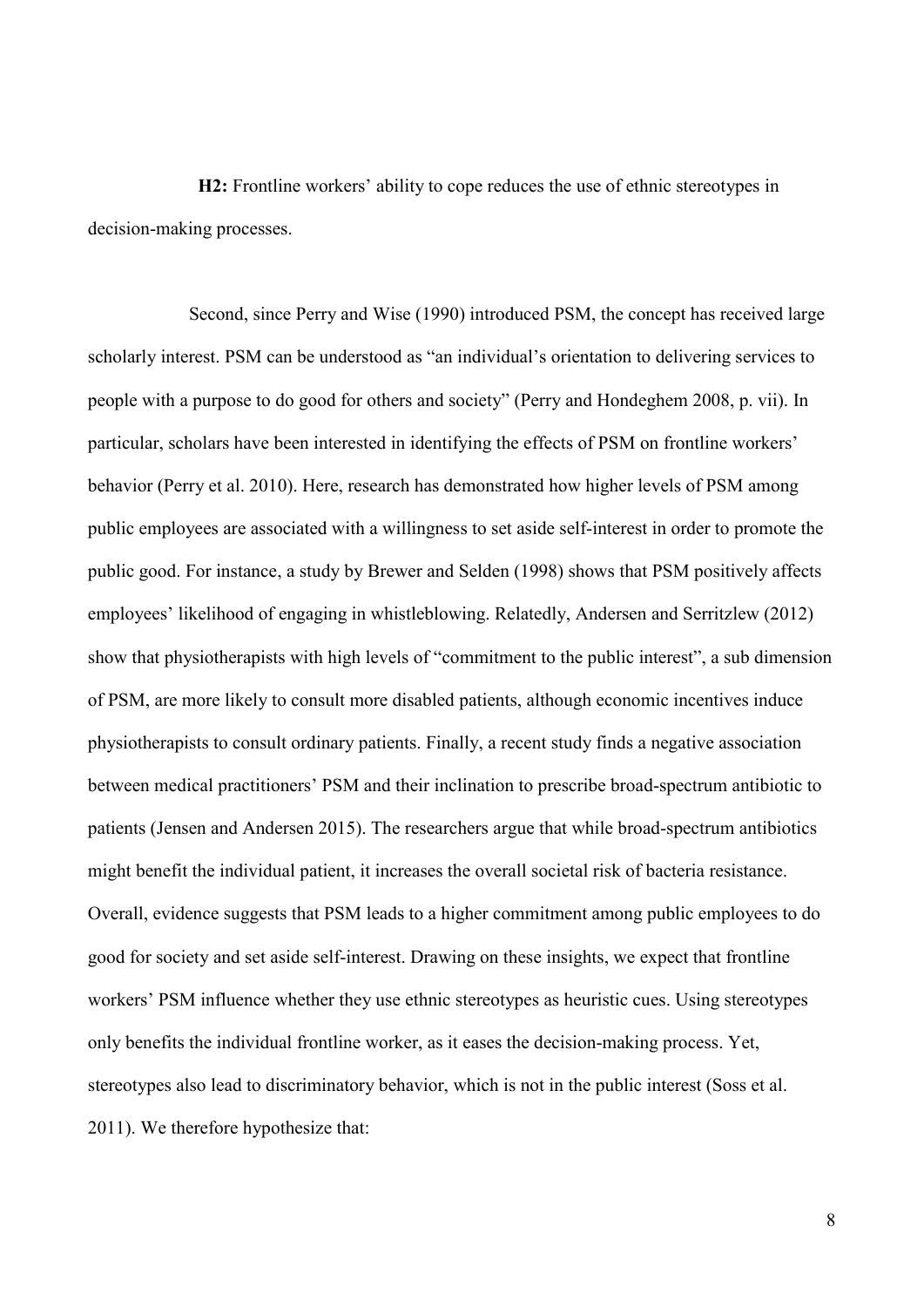**H3:** Frontline workers' PSM reduces the use of ethnic stereotypes in decision-making processes.

#### **Research Design: The Empirical Setting**

If stereotypes are particularistic, changing the context may influence how frontline workers discriminate between clients with different ethnicities. In this study, we examine the RCM in a least likely setting by testing the model in Denmark on a client group that is considered highly vulnerable. Hence, the empirical context differs from previous studies in the US in at least two important aspects.

First, the study is situated in a Danish context. In comparison with the United States, Denmark is a more ethnically homogeneous country with a far more generous welfare model. The universal welfare system in Denmark provides citizens with a high, guaranteed minimum income and universal health care (Esping-Andersen 1990). In contrast, the residual welfare system in the United States only provides a minimum safety net for the poorest in society, and people are instead expected to rely on private insurance rather than government aid. According to the literature on opinion formation, the different welfare models have affected how people perceive welfare recipients. For instance, Larsen and Dejgaard (2013) argue that since the 1980s, the paternalistic and neoliberal model in the United States has created negative stereotypes about welfare recipients, resulting in a general perception of welfare clients as being lazy and undeserving of public benefits. By contrast, welfare recipients have been depicted more positively in Denmark (Larsen and Dejgaard 2013), leading to a more positive general perception of welfare clients (Aarøe and Petersen 2014).

Yet, although perceptions about welfare clients are different in the United States and Denmark, stereotypic beliefs about welfare clients with non-western ethnicities in Denmark have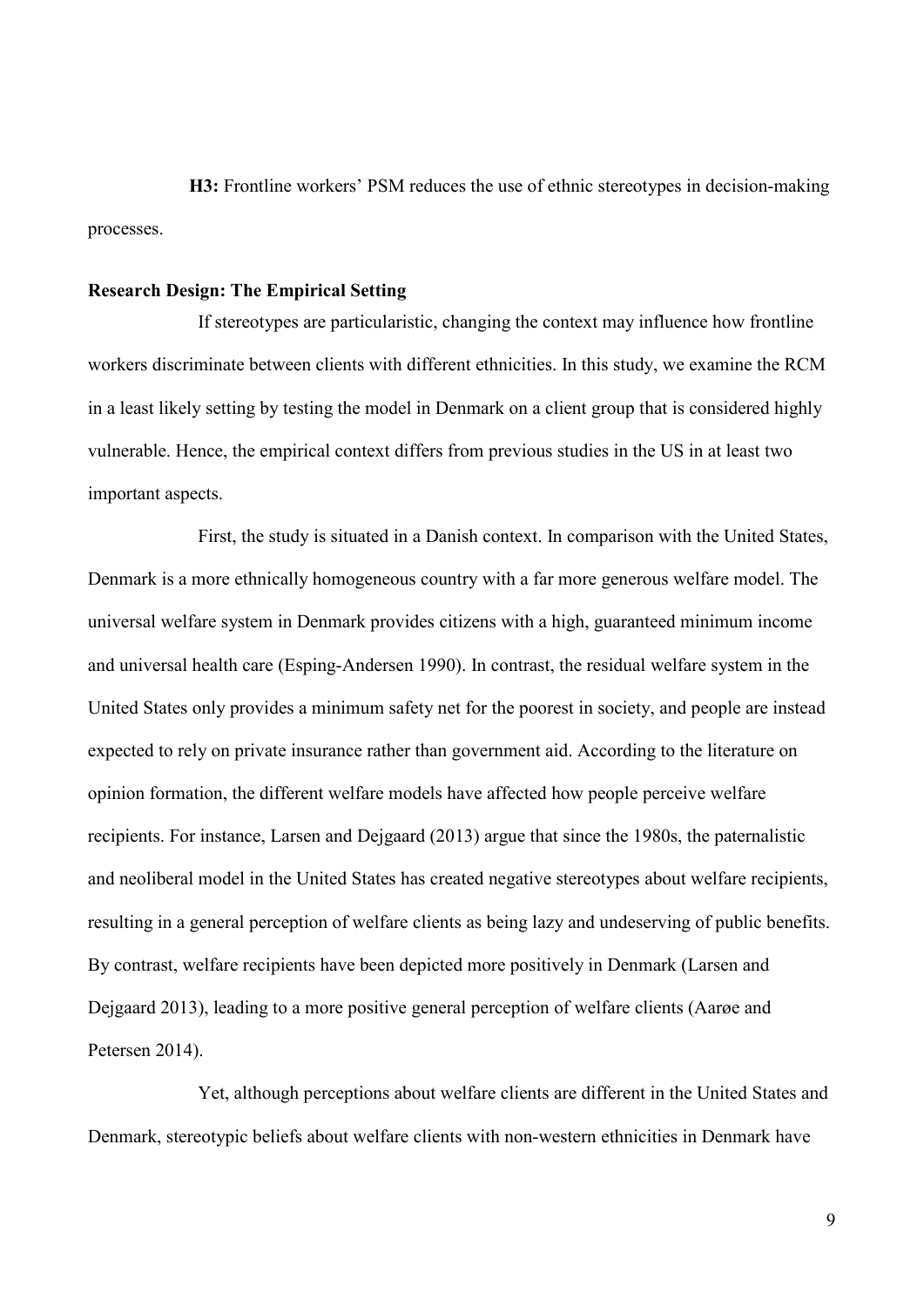developed very similarly to the stereotypes of black Americans in the United States. For instance, citizens in Denmark with non-western ethnicities are perceived as being lazy and undeserving of social benefits to the same degree as black Americans in the United States (Larsen 2012). Thus, research have shown that even in Denmark, caseworkers discriminate clients based on their ethnicity and gender (Pedersen et al. 2018; Nielsen and Pedersen 2019).

Another important difference between the setting of this study and previous studies (Schram et al*.* 2009; Pedersen et al. 2018) is that the client group of interest consists of highly vulnerable clients. In Denmark, clients receiving social benefits are divided into "job-ready" clients and "activity-ready" clients. The job-ready clients are able to work, while the activity-ready clients are unable to work due to either physical and/or psychological health issues. We know little about how this contextual change influences the frontline workers' decision-making, as previous studies have only examined the RCM on ordinary welfare recipients. Yet, as argued in the theory section, stereotypes are particularistic and may work differently across client groups. Therefore, if frontline workers use ethnic stereotypes to discriminate vulnerable clients in one of the most generous welfare systems in the world, it lends strong support to the generalizability of the RCM.

However, our study also have a number of similarities to Schram et al*.* (2009). Concretely, this study uses caseworkers' sanctioning behavior in situations where the welfare recipients have failed to comply with the requirements for receiving unemployment benefits. In the United States and in Denmark, social caseworkers can use economic sanctions as a tool to make clients comply with rules and regulations (Caswell et al*.* 2011, p. 35). For instance, a caseworker may sanction a client if the client fails to show up for an assigned activity such as a job-training program, an internship or a status meeting with the caseworker. The sanctioning system thus provides a concrete tool for incentivizing or disciplining clients. Specifically, the caseworkers may sanction clients when they believe that the clients do not have a sufficiently *fair* or adequate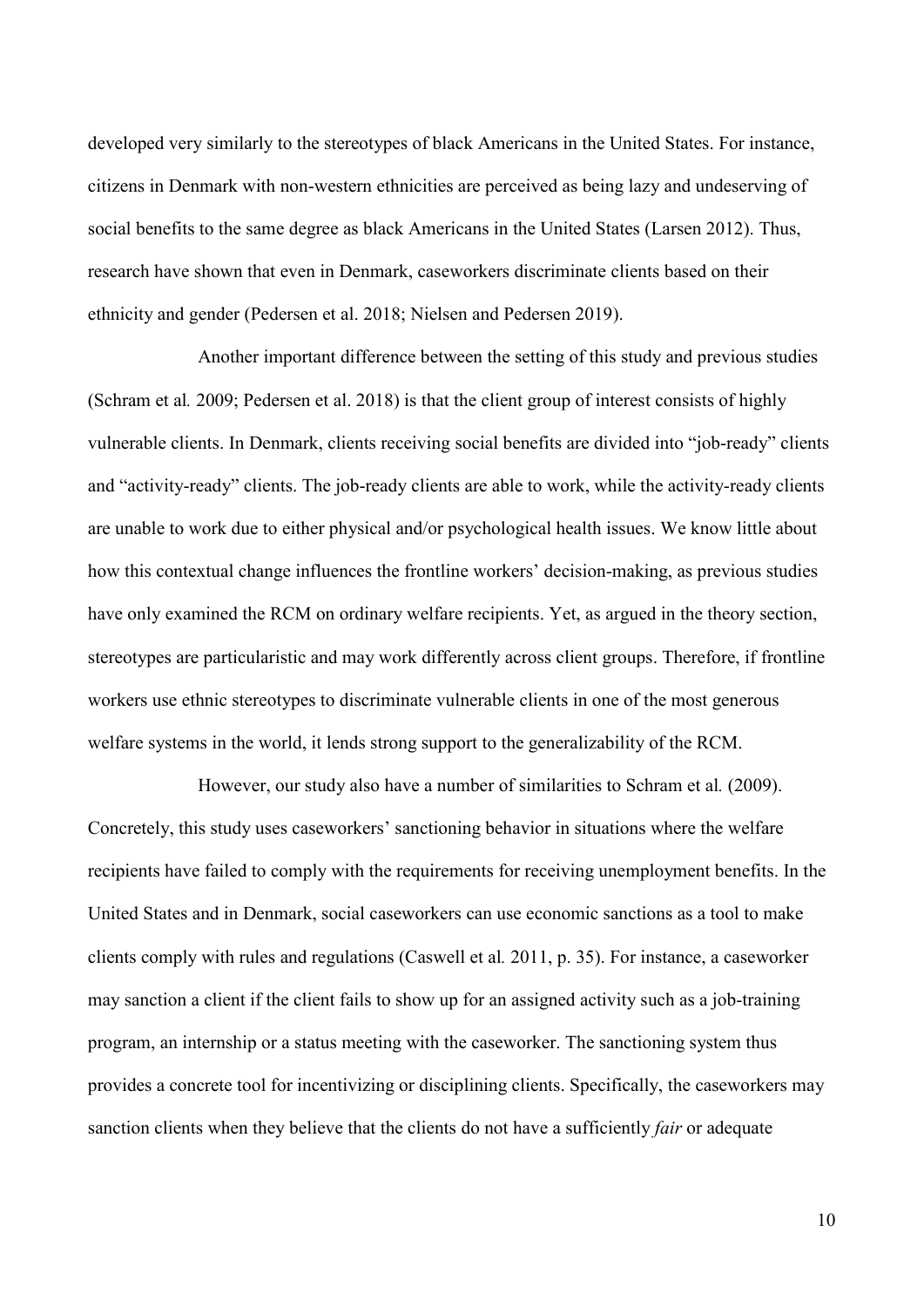explanation for not complying with the rules (LAS 2014: § 36 stk.). This gives the caseworkers a high degree of discretion in cases of non-compliance because the decision of whether or not to sanction clients depends on the caseworkers' perception or assessment of the *fairness* of a client's excuse. In this way, the Danish and American sanctioning systems are fairly comparable.

#### **Survey Experiment**

Similar to Schram et al. (2009), this study applies a survey experiment including vignettes. In the vignettes, the caseworkers are presented with a description of a client who failed to appear at a job training program and who did not cancel the appointment. The client is therefore at risk of receiving an economic sanction. However, the ethnicity of the client is manipulated so that half of the caseworkers randomly receive a vignette with an ethnic Danish client (the control group), while the other half receives an identical vignette except that the client in this group is of non-western ethnicity (the treatment group). To vary the clients' ethnicity, the name of the client is manipulated by giving the client either a typical Danish-sounding name (Thomas) or a typical nonwestern-sounding name (Ahmad), where the latter is common among Danish citizens with nonwestern ethnicities. This design has previously been used by Bertrand and Mullainathan (2004), who used the method to test how "black-sounding" and "white-sounding" names affected employers' responses to job candidates. Schram et al*.* (2009) also successfully applied the same procedure in their study. The main advantage of randomly assigning the client's ethnicity is that we can exclude issues of endogeneity and hereby make causal claims about the treatment effect (Munck and Verkuilen 2005, p. 385). The full vignette is shown below in Figure 1.

#### **[FIGURE 1 here]**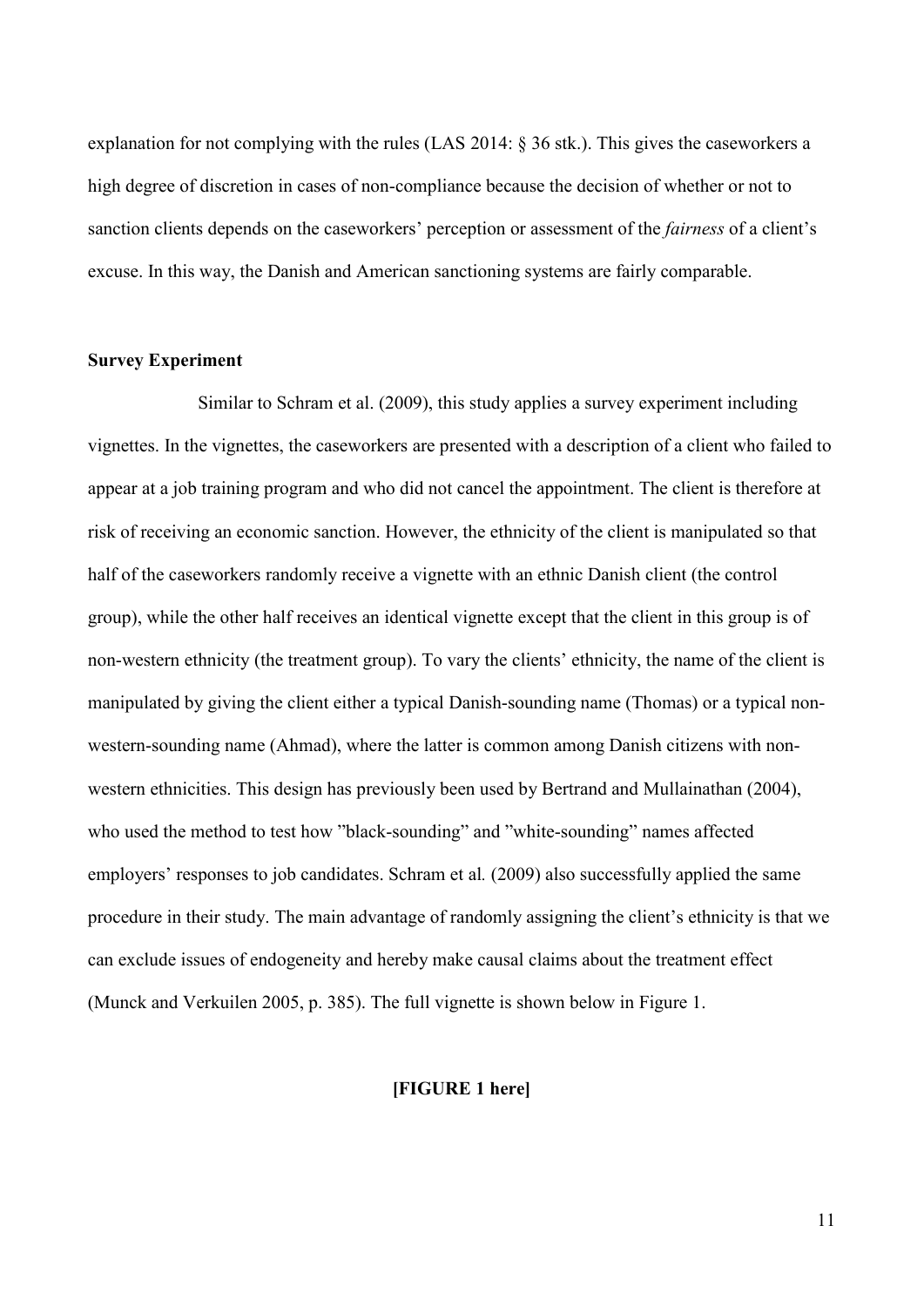As Figure 1 shows, the vignette contains several pieces of important information such as the client's age, gender, residence, working experience, medical history and unemployment status. As in Schram et al. (2009), these pieces of information are only vaguely described in order to allow stereotypic beliefs to fill the gaps in the caseworkers' knowledge about the client. For example, the vignette does not specify what psychological disorder the client has or why the client has been sanctioned previously. Furthermore, as Schram et al*.* (2009) only identified discrimination when stereotypic-consistent markers were present, the vignettes contain discrediting social markers intended to activate and confirm the caseworkers' stereotypic beliefs. Specifically, the caseworkers are told that the client lives in Vollsmose, which is a well-known Danish ghetto associated with major integration problems. Certainly, providing several pieces of information about the client means that there are several contextual factors that could potentially confound the treatment. This is, however, a tradeoff in all survey experiments. On the one hand, introducing different pieces of information makes it less clear what triggers the treatment. On the other hand, adding information and contextual richness to the vignettes strengthens the realism and provides the caseworkers with a case that they can more easily recognize from their daily work.

In order to further strengthen the realism of the vignette, an attorney from the Danish Agency for Labour Market and Recruitment and two social caseworkers from a Danish job center provided feedback on the vignette. This validation process led to changes in the language used in the vignette to make it reflect the professional language used by caseworkers in Danish job centers.

After reading the vignette, the caseworkers were asked to "Imagine that you are [Thomas'/Ahmad's] caseworker. Based on the information above, would you sanction [Thomas/Ahmad]?" The caseworkers could then answer either 1) "Yes", 2) "Yes, probably", 3) "No, probably not" or 4) "No". To force the caseworkers to make a decision, there was no "Don't know" option. However, only 14 respondents in the control group and 23 respondents in the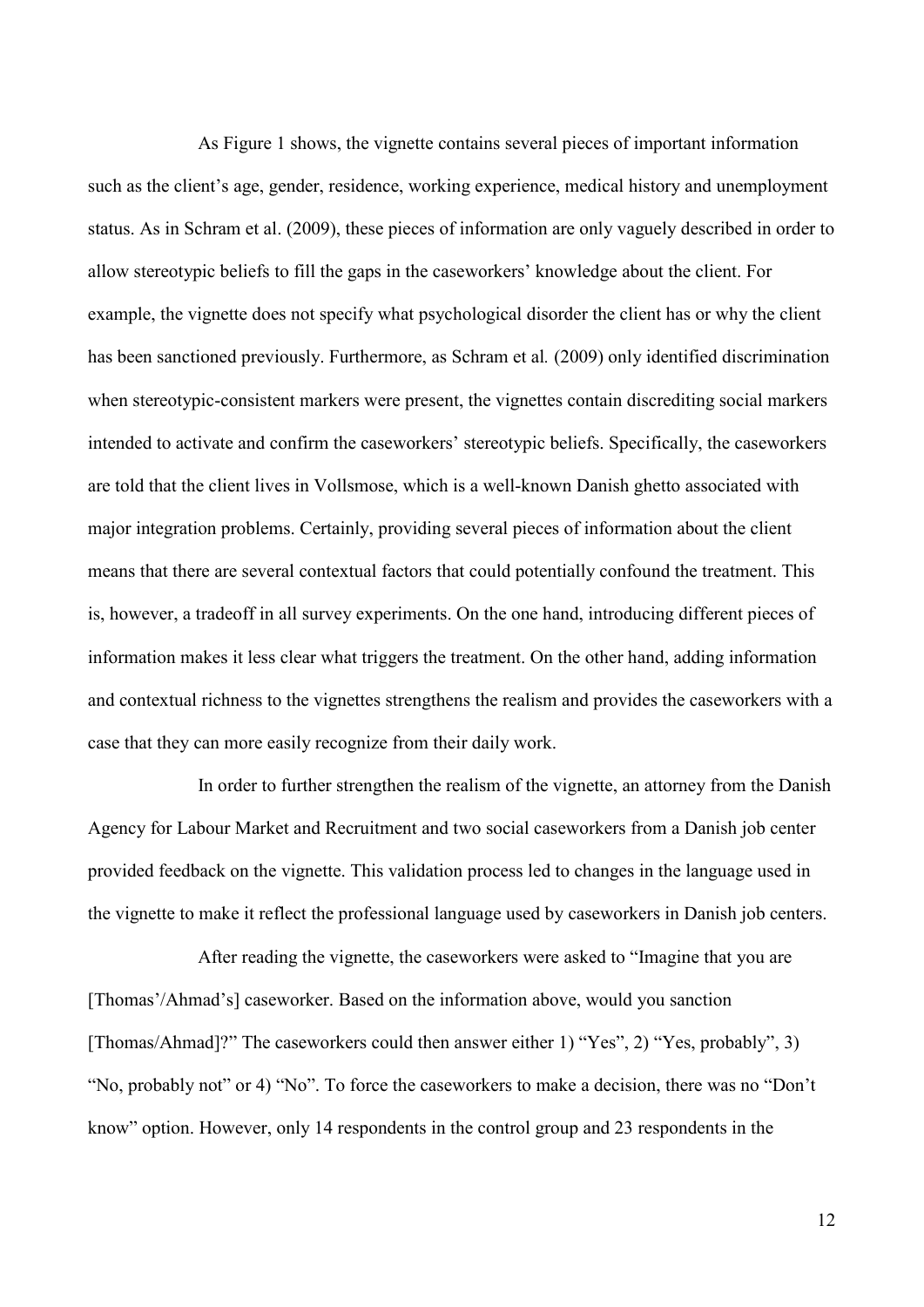treatment group answered "Yes" or "No". Therefore, the response categories of "Yes" and "Yes, probably" on the one hand and "No" and "No, probably not" on the other hand were collapsed, leaving us with a binary dependent variable reflecting the binary decision that caseworkers in the real world have to make when deciding whether or not to sanction clients who have not complied with the rules.

To measure caseworkers' ability to cope, we asked them whether they "find it difficult to quickly get a handle on new tasks" and whether they are "good at keeping sight of the big picture" in their work. The caseworkers could reply on a scale ranging from 1-5. We used the two questions to create a formative index. To measure the caseworkers' PSM, we used 13 validated questions from the literature (Jensen and Bro 2017). The full wording of the questions and variable statistics are displayed in the appendix. It is important to note that the Cronbach's alpha values for ability to cope index and for some of the items in the PSM index (in particular the items in subdimension of compassion) are rather low. One explanation for the relatively low values may be our limited number of items. Thus, the ability to cope index only consists of two items, while our 13 item PSM index is considerably smaller than the original 24-item index suggested by Perry (1996). In all, the low reliability means that we should interpret the results of the moderation analysis with caution.

#### **Data and Randomization Check**

The survey experiment was sent out via e-mail in late November 2015, and the last data was retrieved a month later, in late December 2015. The e-mails were first sent to all job center managers working in the 94 Danish job centers, who then redistributed the survey experiment to their employees. Participation was voluntary, but the Danish Agency for Labour Market and Recruitment encouraged the job center managers to participate. Two reminders were sent out to the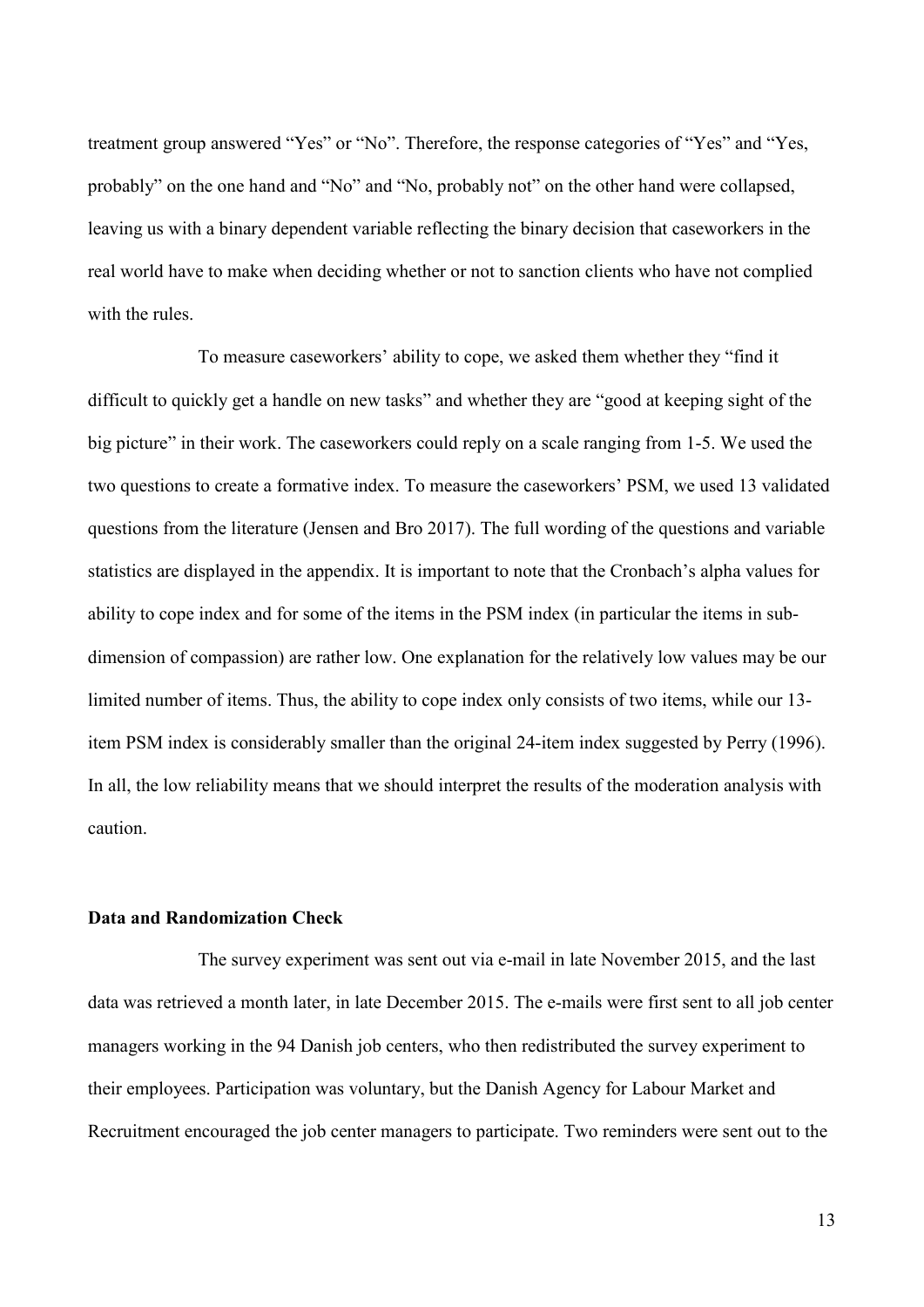job center managers, and the managers who did not respond to the reminders were contacted by telephone. Importantly, to reduce the risk of social desirability bias, job center managers were only informed that the survey examined "evaluation practices" in job centers. The survey-experiment contains 175 full responses from caseworkers. The balance check in Table 1 shows that the caseworkers were successfully randomized, as all potential observable confounders except caseworker experience balance between the control and treatment groups. However, controlling for caseworker experience in the analysis does not change the results.

#### **[TABLE 1 here]**

#### **Understanding the Driving Factors: Qualitative interviews**

In addition to the quantitative analysis, a supplementary qualitative study of interviews with social caseworkers was conducted. The main purpose of the qualitative study is to enhance our understanding of the quantitative material by shedding light on the driving factors at play. Thus, although we may detect discriminatory behavior from the caseworkers in the survey experiment, we do not know whether this behavior is a result of stereotypes and perceptions of deservingness or simply favoritism, e.g., due to shared demographic characteristics (see Bradbury and Kellough's [2011] assessment of the evidence on active representation). However, conducting a small-n study will provide us with an indication of what kind of stereotypes caseworkers have about clients of different ethnicities and hereby allow us to better comprehend the reasoning behind the caseworkers' decision-making. For this reason, six caseworkers from two different job centers were selected for an interview. The caseworkers were selected by contacting two job center managers, who provided us with contact information on three caseworkers who were willing to be interviewed. The primary selection criteria for the caseworkers were the fact that they worked with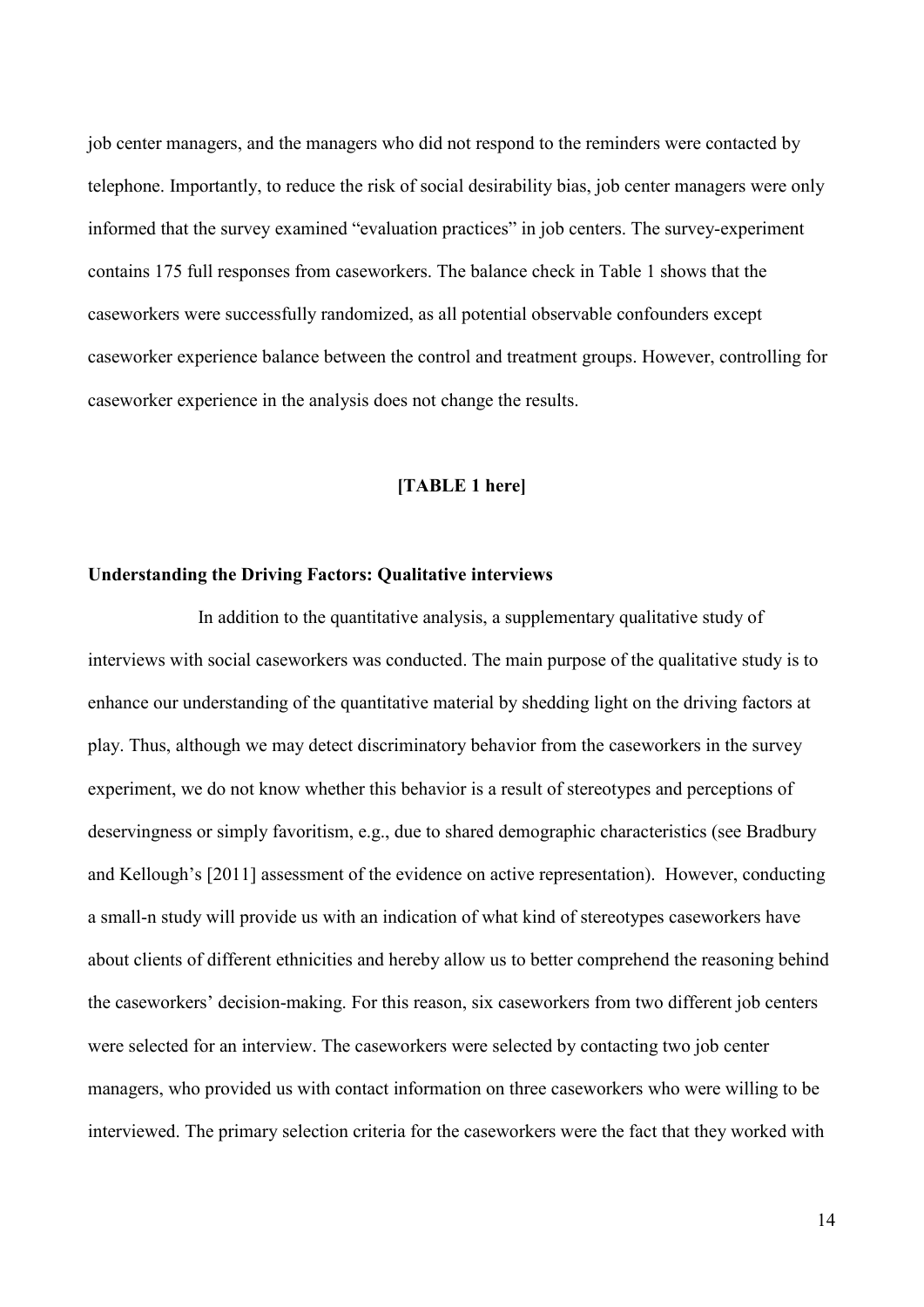the same vulnerable client group described in the survey experiment. To be sure, the selection of caseworkers does not represent the entire population of caseworkers and there may be important geographic differences in caseworkers' perceptions of clients that the qualitative study does not capture. However, the interviews may still provide us with an indication of the caseworkers' perceptions and thoughts about the clients. In the interviews, the caseworkers were provided with the same vignettes as those used in the survey experiment. More specifically, two caseworkers at job center  $A^2$  $A^2$  (IP1 and IP3) and one caseworker from job center B (IP5) received the vignette with the client with the non-western ethnicity, while one caseworker from job center A (IP2) and two caseworkers from job center B (IP4 and IP6) received the vignette with the ethnic Danish client. Although we cannot state *a priori* what kind of measures or factors are important to focus on when examining caseworkers' stereotypic beliefs, it seems relevant to dive into the ambiguous pieces of information provided in the vignette, such as the information concerning the client's psychological issues, their choice of residence and their excuse for failing to appear at the job training program. Here, we should especially expect stereotypes to "fill in" the gaps for the caseworkers' assessments when information is ambiguous.

Overall, the main purpose of the qualitative study is twofold. First, the study allows us to examine whether caseworkers actually have different stereotypic beliefs about clients with different ethnicities. Our quantitative survey experiment only shows how frontline workers treat clients with different ethnicities, but not whether this is due to stereotypes and perceptions of deservingness or favoritism. Second, a qualitative study can provide us with insights on the mechanisms at play.

<span id="page-15-0"></span> <sup>2</sup> Caseworkers were promised full anonymity.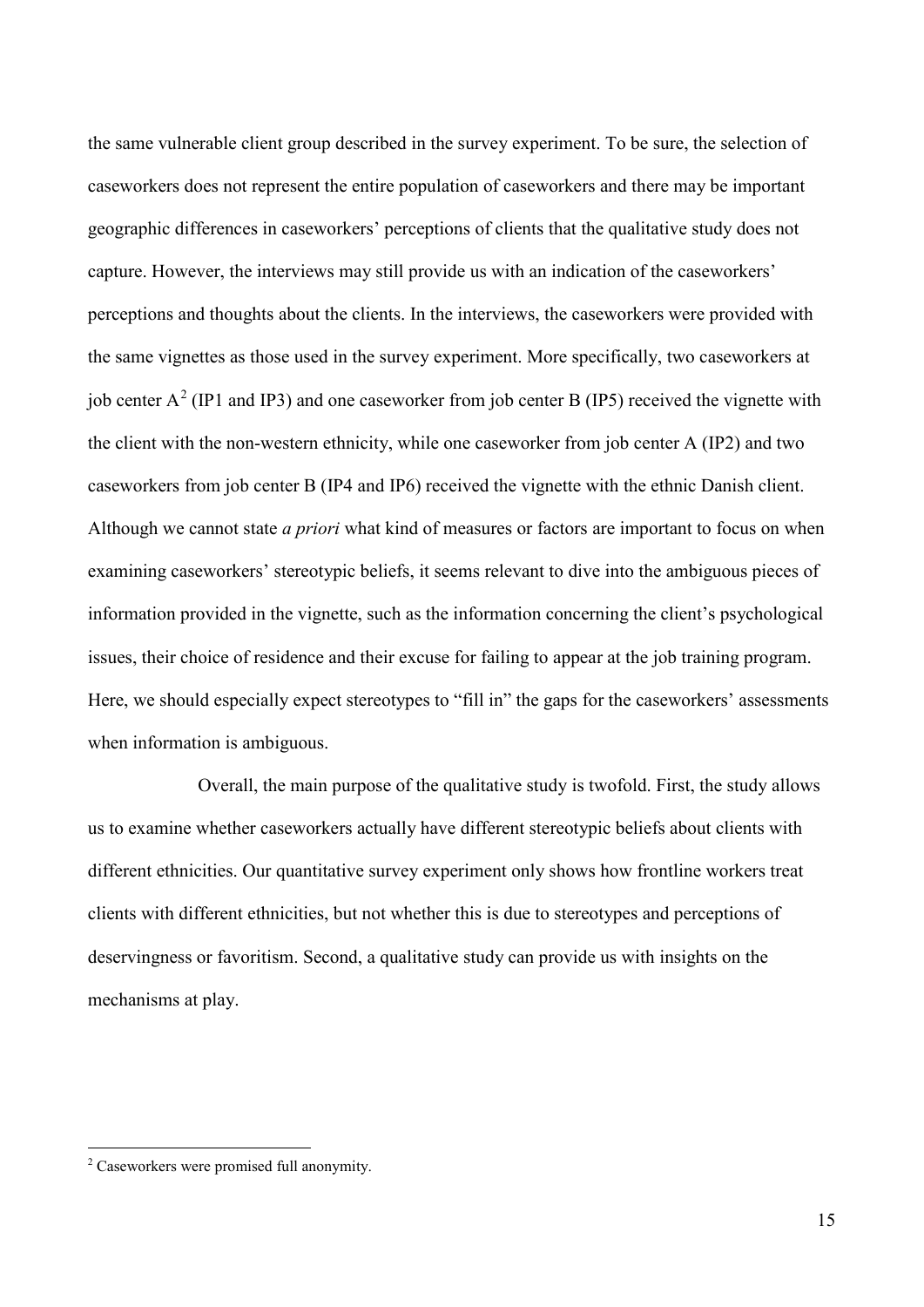#### **Analysis**

Table 2 shows the results from the quantitative study. All models are estimated using logistic regression analysis due to our binary dependent variable. Models 1 and 2 test whether ethnic stereotypes affect caseworkers' sanctioning behavior (H1), while Models 3-6 test whether caseworkers' ability to cope (H2) and PSM (H3) moderate the effect.

#### **[TABLE 2 here]**

In Models 1 and 2, the results indicate that caseworkers use ethnic stereotypes in their decision-making, which lends support to the RCM. However, contrary to previous findings in the literature (Schram et al. 2009; Pedersen et al. 2018), Models 1 and 2 show that having a nonwestern ethnicity significantly *decreases* the likelihood of receiving a sanction (p<0.053 in Model) 2). Specifically, for ethnic Danish clients, the predicted likelihood of receiving a sanction is 63 percent, while it is only 49 percent for clients with a non-western ethnicity. This is a substantial difference of 14 percentage points between the two groups' likelihood of receiving a sanction, solely due to a difference in ethnicity. As the statistical significance is slightly outside the normal level of statistical significance (p<0.053 in Model 2), we should interpret the result with some caution. Overall, although we do not find support for H1, we do find that the caseworkers use ethnicity to classify clients. We will return to this result in the qualitative interviews and the discussion, where we shed light on the mechanisms.

In Models 3 to 6, we test whether caseworkers' ability to cope and PSM moderate the effect of ethnicity on caseworkers' sanctioning behavior by constructing two interaction terms: "Non-western ethnicity X ability to cope" and "Non-western ethnicity X PSM". Models 3 and 4 show that caseworkers' ability to cope moderates sanctioning behavior, as the interaction term in the models are significant (p<0.005 in Model 4). Specifically, the results show that higher levels of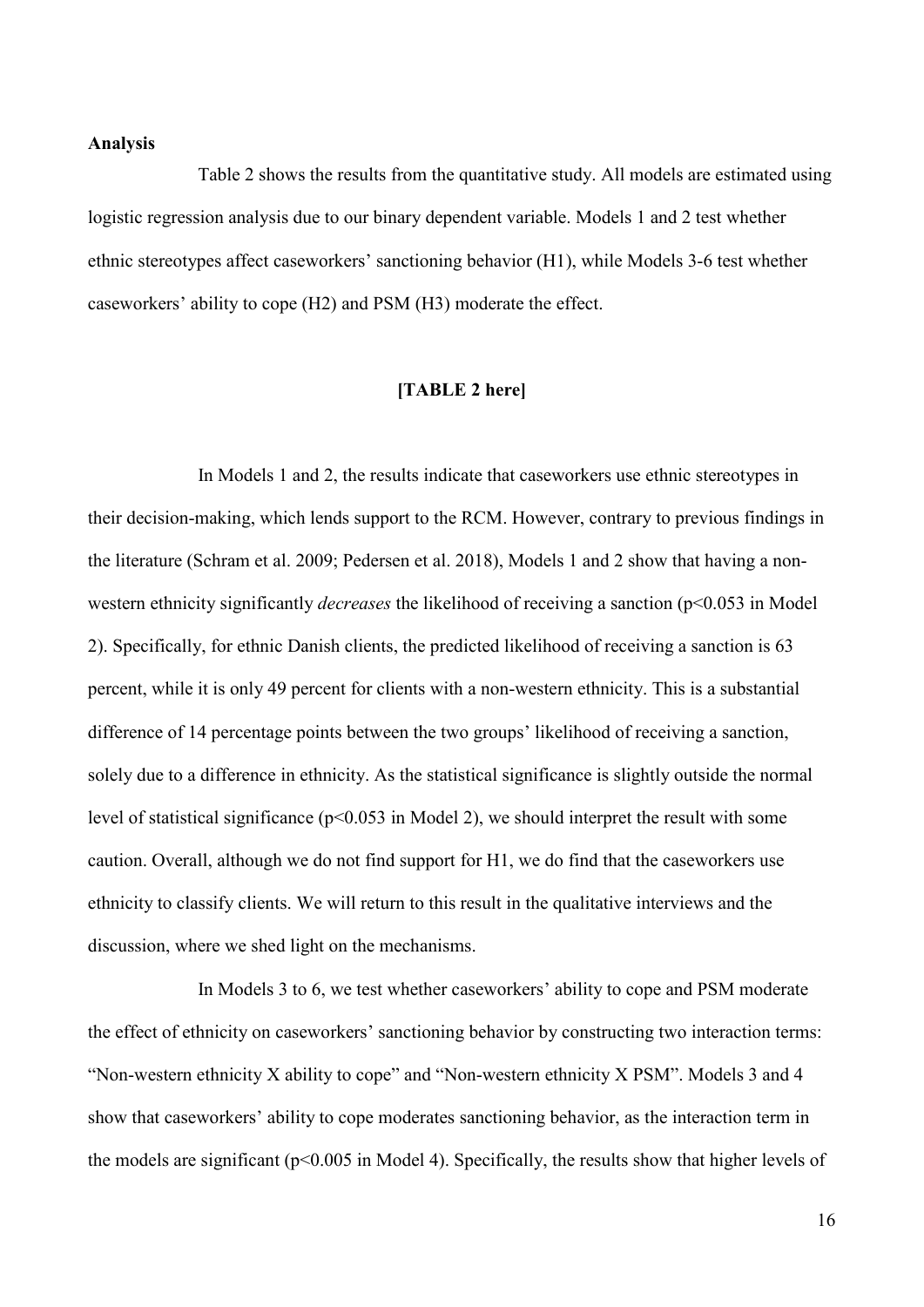ability to cope reduce the effect of ethnic stereotypes. Yet caseworkers' PSM does not seem to moderate the effect of ethnicity on caseworkers' sanctioning behavior, as the interaction terms in Models 5 and 6 are insignificant. The two moderating effects are illustrated in Figure 2.

#### **[FIGURE 2 here]**

Figure 2 shows that while caseworkers with a high ability to cope do not discriminate between clients with different ethnicities, caseworkers with a low ability to cope are more likely to discriminate against ethnic Danish clients. Interestingly, Figure 2 also shows that while caseworkers with a PSM below 0.6 discriminate citizens based on ethnicity, caseworkers with a PSM that is above 0.6 do not discriminate based on ethnicity. Thus, although the interaction term of PSM was statistically insignificant, Figure 2 reveals that the marginal effect of client ethnicity on caseworkers' sanctioning behavior is significantly different from zero for low levels of PSM and insignificantly different from zero for higher levels of PSM. This indicates that PSM may condition caseworkers' use of stereotypes, as suggested by H3. Looking at the different sub-dimensions of PSM (commitment, attraction of public policy-making, self-sacrifice and compassion), it seems to primarily be commitment to the public interest that drives the marginal effect (see Figure A1 in the appendix).

Overall, our findings indicate that frontline workers use ethnic classifications to discriminate clients, as was also hypothesized by the RCM. However, contrary to our expectations, caseworkers treat the ethnic majority more harshly than the ethnic minority, which suggests that contextual differences may be central to understanding caseworkers' decision-making. Importantly, our results also show that discrimination can be mitigated.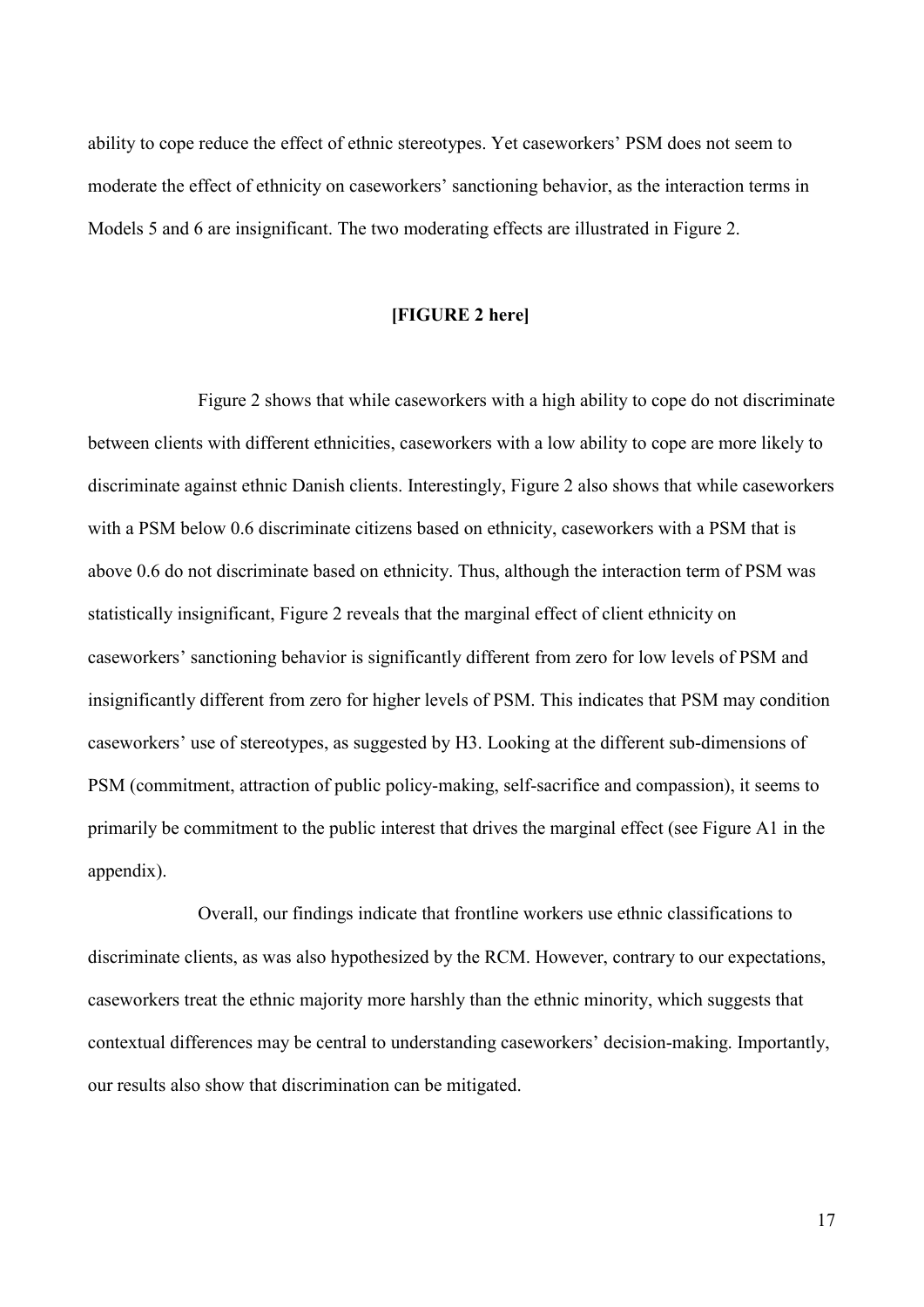#### **Why the "Positive" Discrimination?**

The results in Models 1 and 2 are surprising given the expectations derived from the RCM (Schram et al*.* 2009) and previous findings in the literature (Pedersen et al. 2018). However, our qualitative interviews may help us understand the behavior of the caseworkers by examining their perceptions of their clients. The main findings from the qualitative study are illustrated in Display 1 below. The display summarizes the most important differences and similarities in the caseworkers' perceptions of clients with non-western and Danish ethnicities.

#### **[DISPLAY 1 here]**

First, the display shows that the caseworkers' perceptions concerning the cause of the client's unstable psychological state differ greatly depending on the ethnicity of the client. The caseworkers believe that the psychological issues of the ethnic Danish client stem from the divorce and the loss of a job mentioned in the vignette. For instance, one caseworker refers to the psychological problems as "an acute crisis, because he has been divorced and is receiving unemployment benefits and he has lost his job" (IP6). Another caseworker said that "you can easily re-enter the job market and work 37 hours a week with that psychological disorder" (IP2), when referring to the client with the Danish ethnicity, while IP4 referred to the psychological issue as "that anxiety-depression-muddy-something that no one really can put a label on" (IP4). The statements indicate that the caseworkers did not worry a great deal about the ethnic Danish client's psychological issues nor consider them to be a serious barrier for re-entering the labor market.

However, when the citizen had a non-western ethnicity, the caseworkers took the psychological disorder more seriously. IP5 said: "Well, I could imagine that it [the psychological disorder] came from some sort of trauma" (IP5), while IP3 said that "He could have PTSD for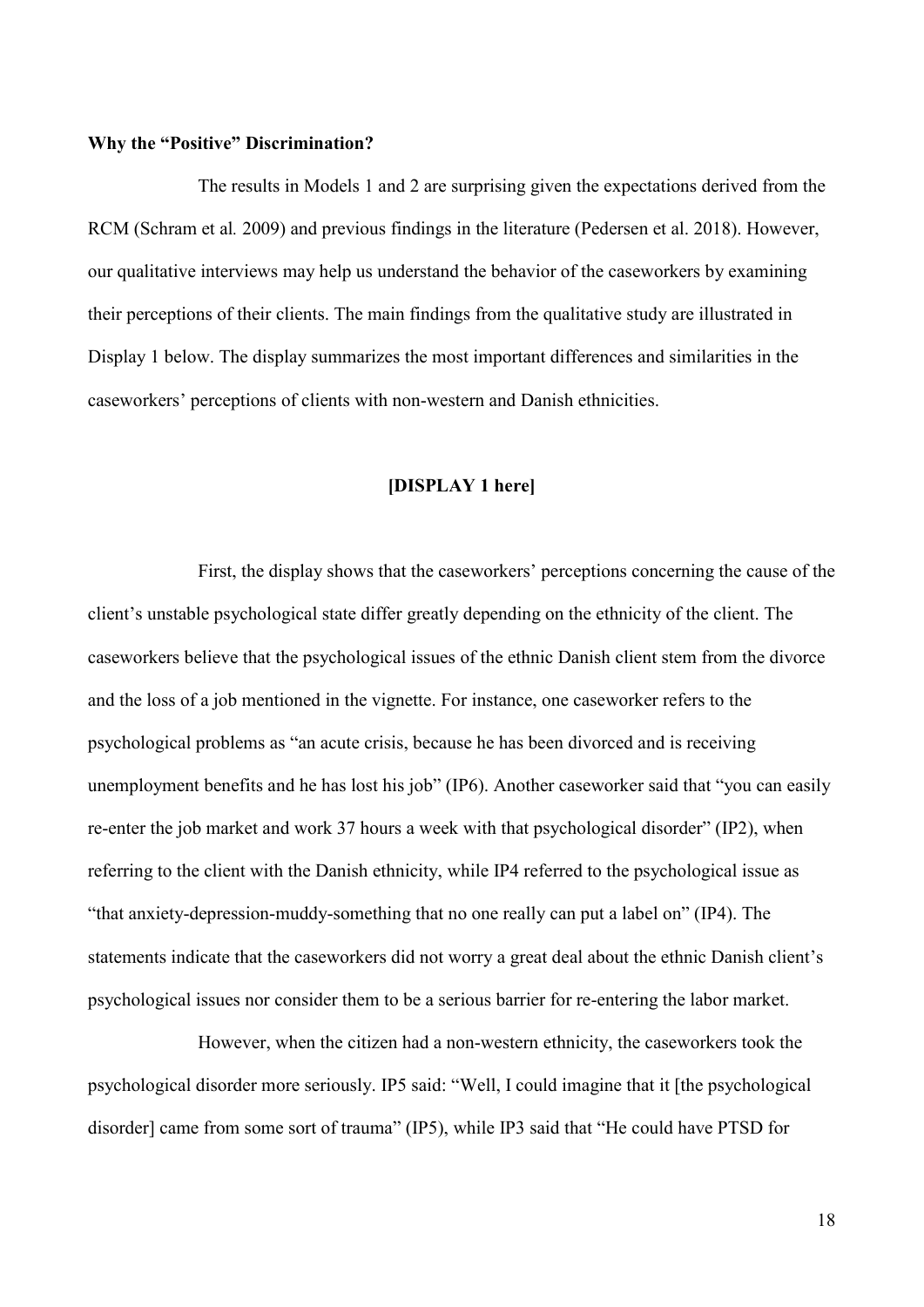example. That is very common for someone with his background" (IP3). Hereby, the caseworkers used stereotypic beliefs in order to assign meaning to the otherwise ambiguous information concerning the client's psychological disorder. Indeed, the caseworkers clearly had different perceptions of the clients' psychological condition depending on the ethnicity of the client. This stereotypic belief may be well-founded, as studies have shown that the prevalence of PTSD is 10 times more likely among resettled refugees in western countries compared to the age-matched general populations (Fazel, Wheeler and Danesh 2005). In Denmark, a report from the Danish Council of Appeal also found that PTSD made up 54 percent of all psychological disorders that led to early retirement among Danish citizens with a non-western ethnicity. In comparison, this number was only 6 percent among ethnic Danes (Ankestyrelsen 2009).

Second, regarding the caseworkers' perceptions concerning the client's choice of residence, Display 1 also shows large differences. As mentioned earlier, the client's residence (Vollsmose) is a Danish ghetto associated with major integration problems. The residence of the client was therefore used as a stereotypic-consistent marker to activate negative stereotypes. Concretely, the interviews showed that the caseworkers presented with the ethnic Danish client considered the choice of residence to be the result of practical and economic circumstances. One respondent said: "It is probably not by his own free will that he lives there, but it is something he is forced to […] something practically, I would call it" (IP2). This perception was echoed by IP6, who said that "It might be purely practical; it was his residence because of his finances" (IP6). By contrast, when the client had a non-western ethnicity, the caseworkers perceived the choice of residence as an indication of integration problems. One said: "One could think, or I could think, well there might be some integration problems. Because there is so much with the culture and integration in Vollsmose or lack thereof" (IP5). IP3 said: "Well it is because, it is very cheap to live there, right? And they don't have very many resources, and it is perhaps also where they have their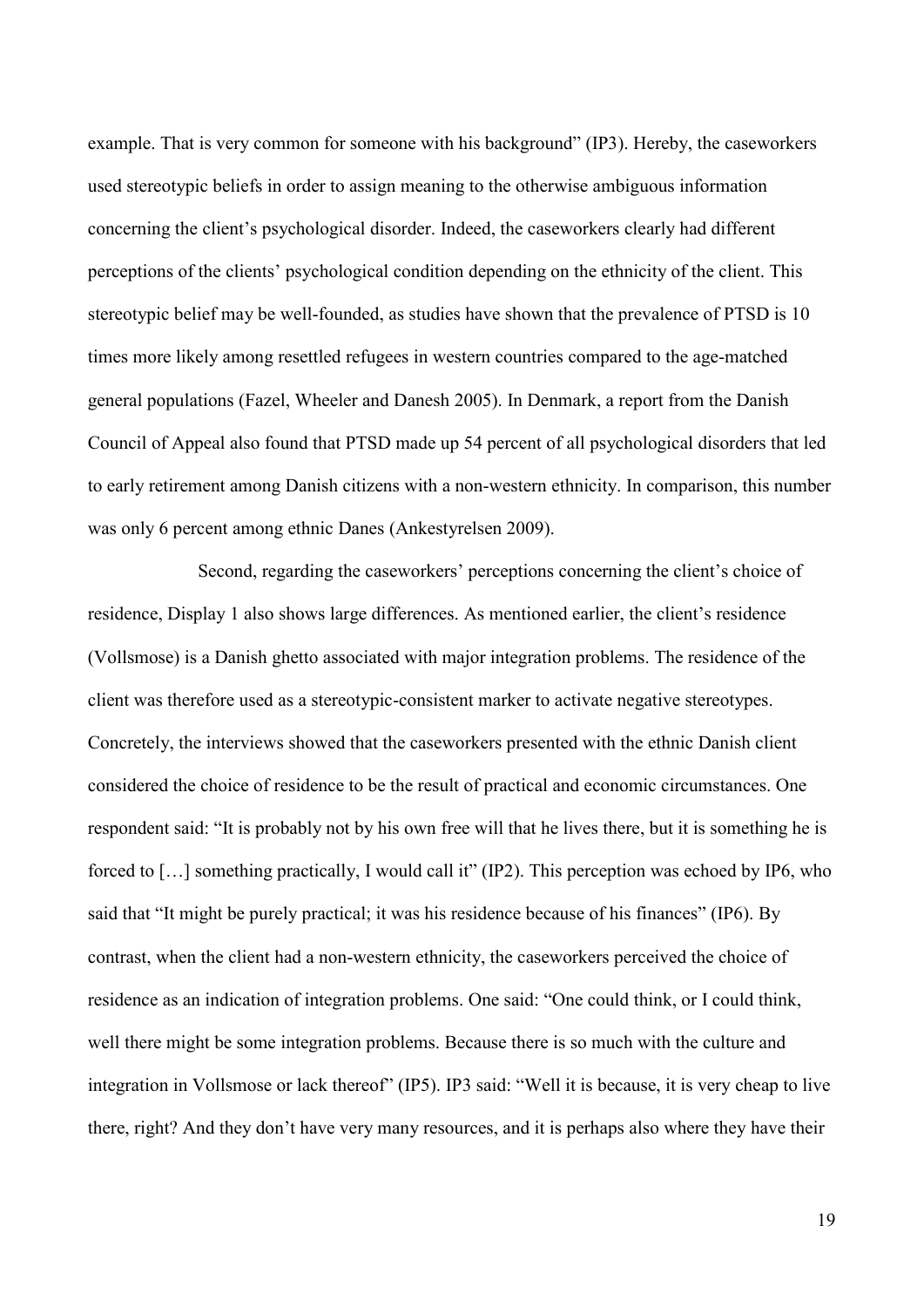network" (IP3). Again, we observe stereotypic perceptions of the clients depending on their ethnicity. Generally, it seemed that the stereotypic-consistent cue brought forth negative associations for the caseworkers when the client had a non-western ethnicity. They mentioned integration issues, the culture and networks in the ghetto when the client had a non-western ethnicity, whereas the caseworkers perceived the ethnic Danish client's choice of residence as a more practical and temporary matter.

When looking at the caseworkers' general evaluations of the client, the qualitative study shows that the caseworkers generally perceive the client with the Danish ethnicity as a strong client with only short-term issues that are keeping the client from getting a job. For instance, IP4 said that "I actually think that he (the ethnic Dane) has a lot of things going in the right direction for him compared to other clients in this group" (IP4), while IP2 said that "the faster he gets back on the job market, the easier it will be for him that he has had a down period". However, the caseworkers had more mixed perceptions about the client with the non-western ethnicity. Thus, one caseworker said "he is in the good group" (IP5), while IP3 said that he/she would "lower the demands" (IP3) for the client. Finally, the interviews revealed that the caseworkers perceived the non-western and ethnic Danish clients as more or less equally motivated to find a job, which suggests that the differences in the caseworkers' sanctioning behavior are not a result of different perceptions of the client's motivation.

Overall, the qualitative analysis reveals at least two interesting findings. First, it shows that the caseworkers indeed use stereotypes when interpreting the different pieces of information in the vignettes. Second, and more importantly, the qualitative analysis provides us with an indication of why we observe the surprising results in the quantitative study. Concretely, it would seem that the caseworkers treat the ethnic Danish client more harshly because the caseworkers perceive the client as being in a stronger position compared to the client with the non-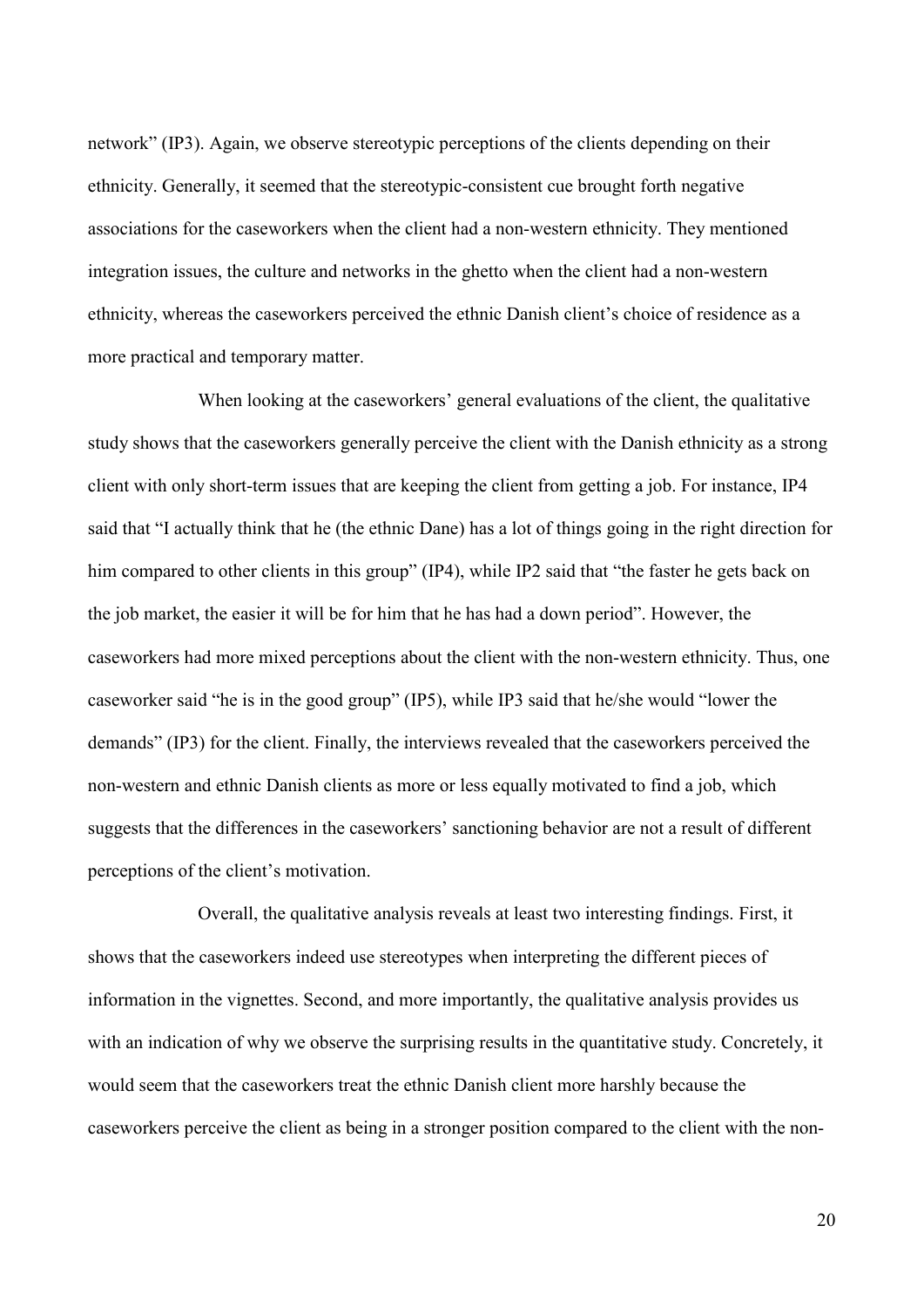western ethnicity. They believe that the non-western client faces more serious challenges than the ethnic Danish client, such as PTSD and integration issues.

#### **Discussion and Conclusion**

This article delivers several important contributions to our understanding of race and ethnicity and adds to a growing literature about the role of frontline workers' stereotypes and discrimination in public organizations (Einstein and Glick 2017; Schram et al*.* 2009; White et al*.* 2015). Using survey experimental vignettes, the article tests the RCM in a Danish context where the client group of interest consists of highly vulnerable clients with psychological and/or physical health issues. The article shows that caseworkers use ethnicity to classify clients. However, contrary to our expectations derived from the RCM, caseworkers are more likely to sanction ethnic Danish clients compared to clients with a non-western ethnicity. These results are surprising in light of previous findings (Schram et al*.* 2009; Pedersen et al. 2018). However, the qualitative interviews help us understand the results. Thus, the interviews showed that caseworkers use ethnic stereotypes when interpreting the different pieces of information provided about the clients. Although nonwestern clients were associated with integration problems and crime (negative attributes), the ethnic non-western clients' psychological health issues were also taken more seriously. This may have led to a general perception of the non-western client as being in a weaker and more vulnerable state relative to the ethnic Danish client, which, in turn, may have led to feelings of empathy toward the client and made the client seem more deserving. Research on Danish caseworkers' sanctioning behavior has shown that vulnerable welfare clients are less likely to be sanctioned. Specifically, Caswell et al*.* (2011) have demonstrated that welfare clients with high levels of medicine consumption and in a weak psychological state are less likely to receive economic sanctions.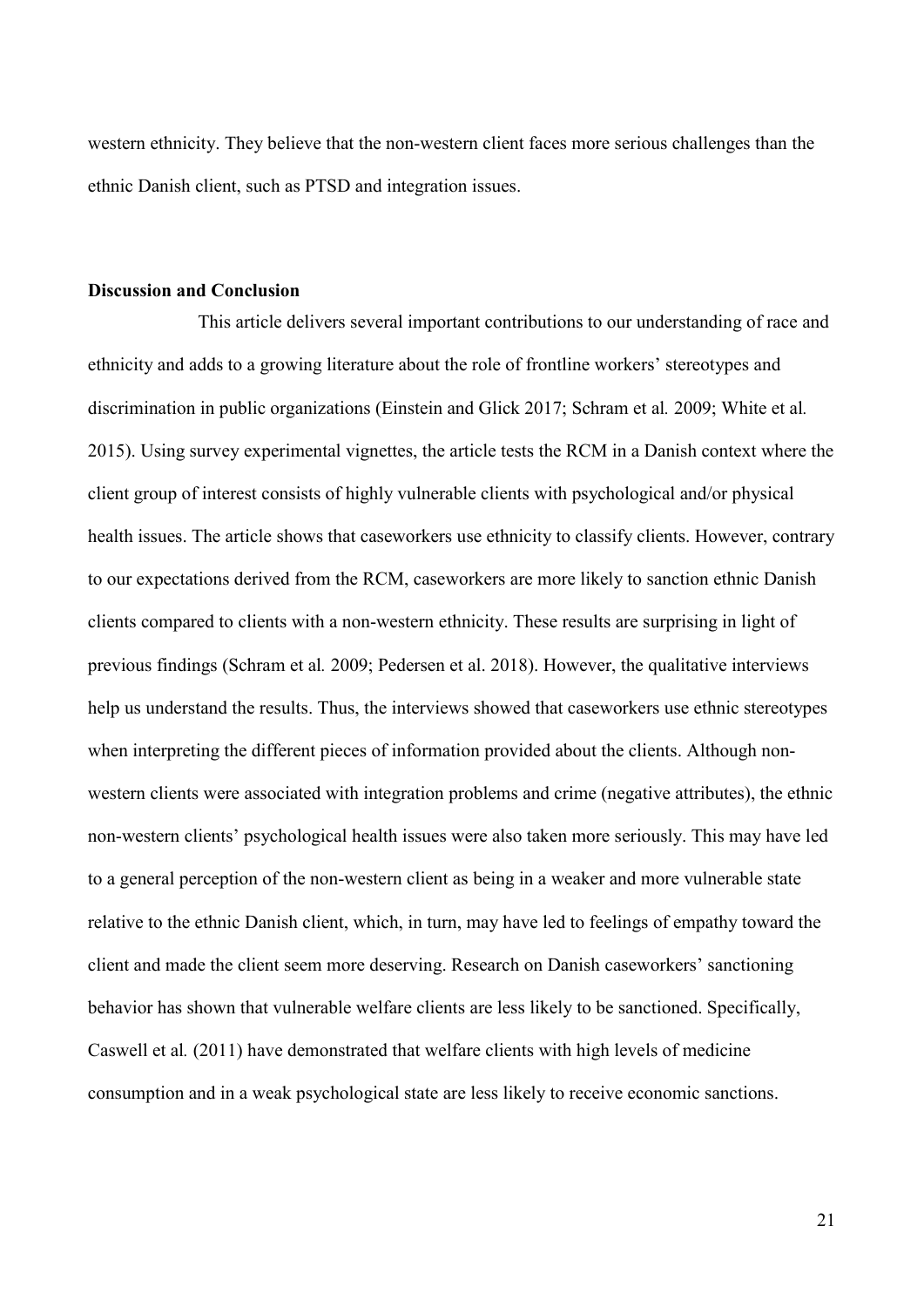According to the authors, their findings may reflect that caseworkers are less likely to sanction vulnerable clients, because these clients cannot respond to the sanctions by changing their behavior.

Consequently, caseworkers may choose not to sanction clients with a non-western ethnicity because they believe that these clients are less responsive to economic penalties compared to ethnic Danish clients. Interestingly, as mentioned in the theory section, Schram et al. (2009) argued that frontline workers were more likely to apply sanctions "when clients are perceived as needing a stronger push to follow rules and to achieve welfare-to-work goals." (Schram et al. 2009, p. 401). However, when a "stronger push" may push clients over the edge, sanctions are not just ineffective as a disciplinary tool, they are directly counterproductive for the achievement of organizational policy goals. In this way, ethnic stereotypes could work as a double-edged sword that activates stereotypic perceptions about clients' attributes and deservingness (as hypothesized by the RCM) as well as perceptions regarding the effectiveness of sanctions as a viable tool for ensuring future client compliance.

Importantly, our results also showed heterogeneous effects suggesting that frontline workers' traits curb the use of ethnic stereotypes in the decision-making process. Thus, we found a strong moderating effect of caseworkers' ability to cope indicating that discrimination can be reduced by increasing caseworkers' ability to cope in their daily work. This is an important finding that breaks new ground by showing that the negative effects of stereotypic beliefs can potentially be mitigated. We found no moderating effect of PSM. However, only caseworkers with low levels of PSM discriminated clients based on ethnicity, while caseworkers with high levels of PSM did not discriminate clients. The results suggests that managers in public organizations should initiate training programs to improve public employees' ability to cope with their daily work tasks and/or consider how organizational resources can be directed toward activating employees' PSM (Pedersen 2015).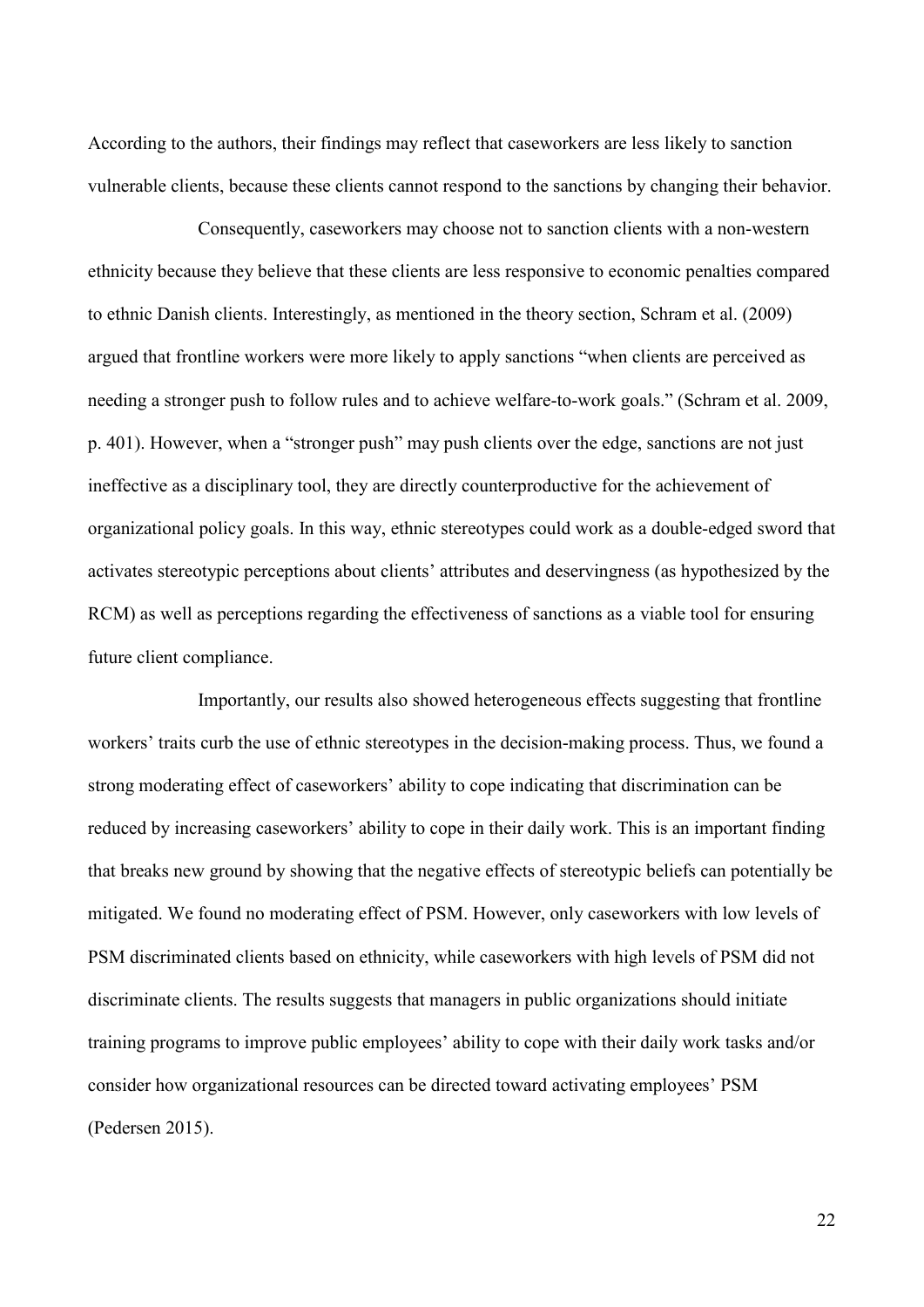#### **[FIGURE 3 here]**

In Figure 3, our findings are summarized and integrated with the expectations derived from the RCM. As the figure shows, ethnic stereotypes affect not only perceptions of clients' deservingness, but also the effectiveness of sanctions as a disciplinary tools. As the RCM predicts, caseworkers use ethnic stereotypes to classify clients, but the effect of this classification works differently than what we expected. Stereotypic beliefs about clients are still used. However, if the stereotypic beliefs entail that sanctions are perceived as counterproductive to the achievement of policy goals, they may not be applied. Furthermore, the model shows that we need to consider the influence of employee traits. We have shown that frontline workers' ability to cope moderates whether frontline workers use stereotypes to ease the decision-making process. In addition, we only found marginal effects of the treatment condition for low levels of PSM. However, as mentioned in the research design, the reliability of the two indexes was low and more research is therefore needed in this area.

It is also worth contemplating alternative mechanisms and the generalizability of our results. First, Cottrell and Neuberg (2005) argue that different groups invoke different qualitative emotional reactions such as fear, disgust, guilt and pity depending on the perceived threat level of the group. Following this argument, we may speculate that clients with non-western ethnicities are perceived as posing a relatively smaller threat than ethnic Danish clients and may invoke feelings of guilt and pity that ultimately result in less harsh treatment of the group. In addition, Watkins-Hayes (2011) demonstrates that when caseworkers exercise bureaucratic constraints, racial commonality between caseworker and client may actually lead to harsher treatment of the intragroup member.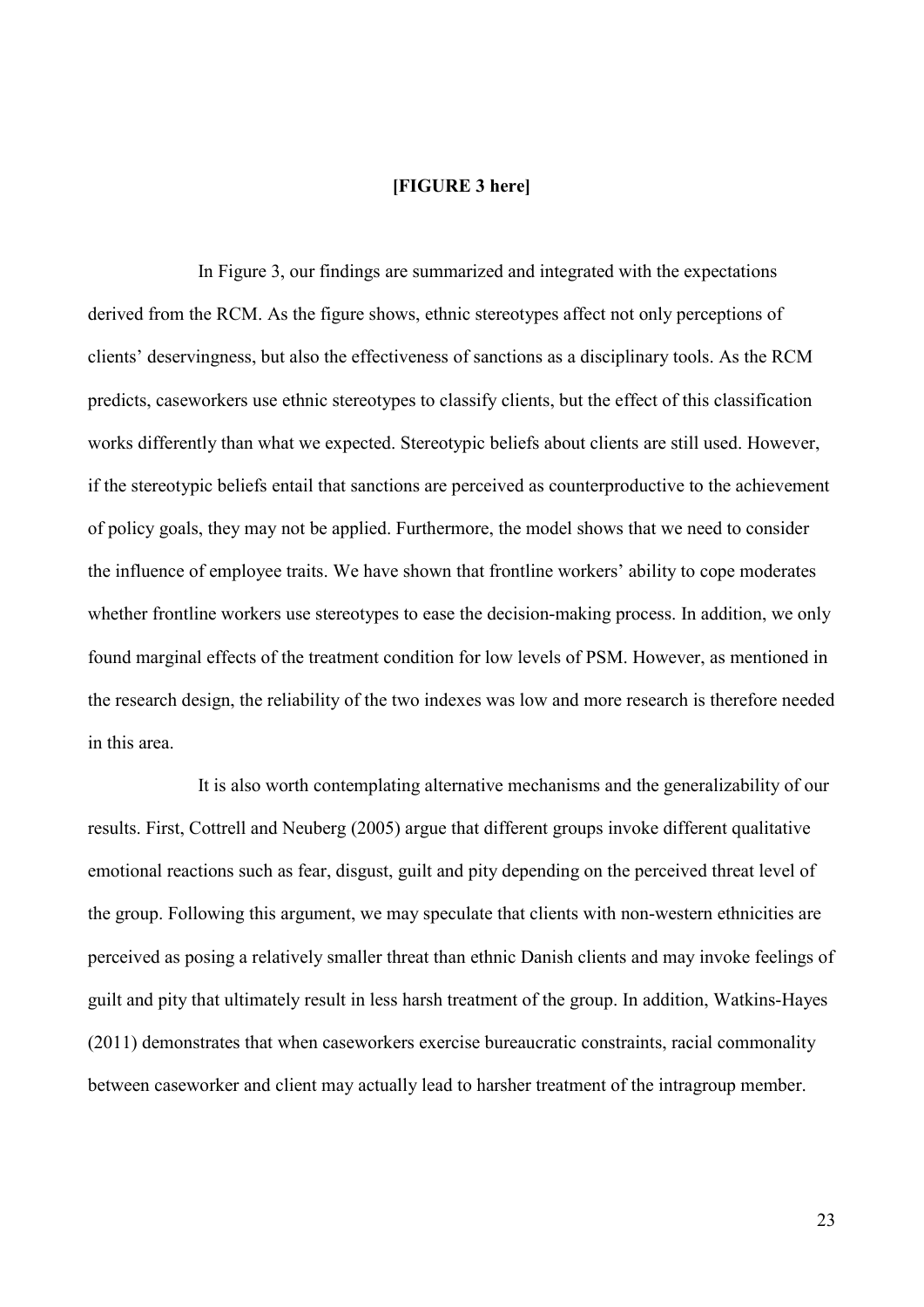Future research should examine what feelings different ethnic groups elicit and how racial commonalities influence caseworkers' decision-making.

Second, in line with Einstein and Glick (2017), our results show that we should be careful of overgeneralizing studies of discrimination from one context to another. This also implies that it is uncertain whether the results of this study are generalizable to other countries and client groups. For instance, we may imagine that in cases where minority clients are perceived as strong and therefore more responsive to sanctions, non-western clients are *more* likely to receive sanctions because they are considered responsive to economic penalties and associated with more negative stereotypes than clients belonging to the ethnic majority.

Finally, this study also raises normative questions concerning frontline worker discretion and discrimination between clients that may lead to desirable outcomes such as future client compliance, integration or equality. Is positive discrimination towards minority groups thus a problem for equality or a driver of equality? Equal cases should be treated equally and unequal cases unequally. Future research should seek to answer these normative, but important questions.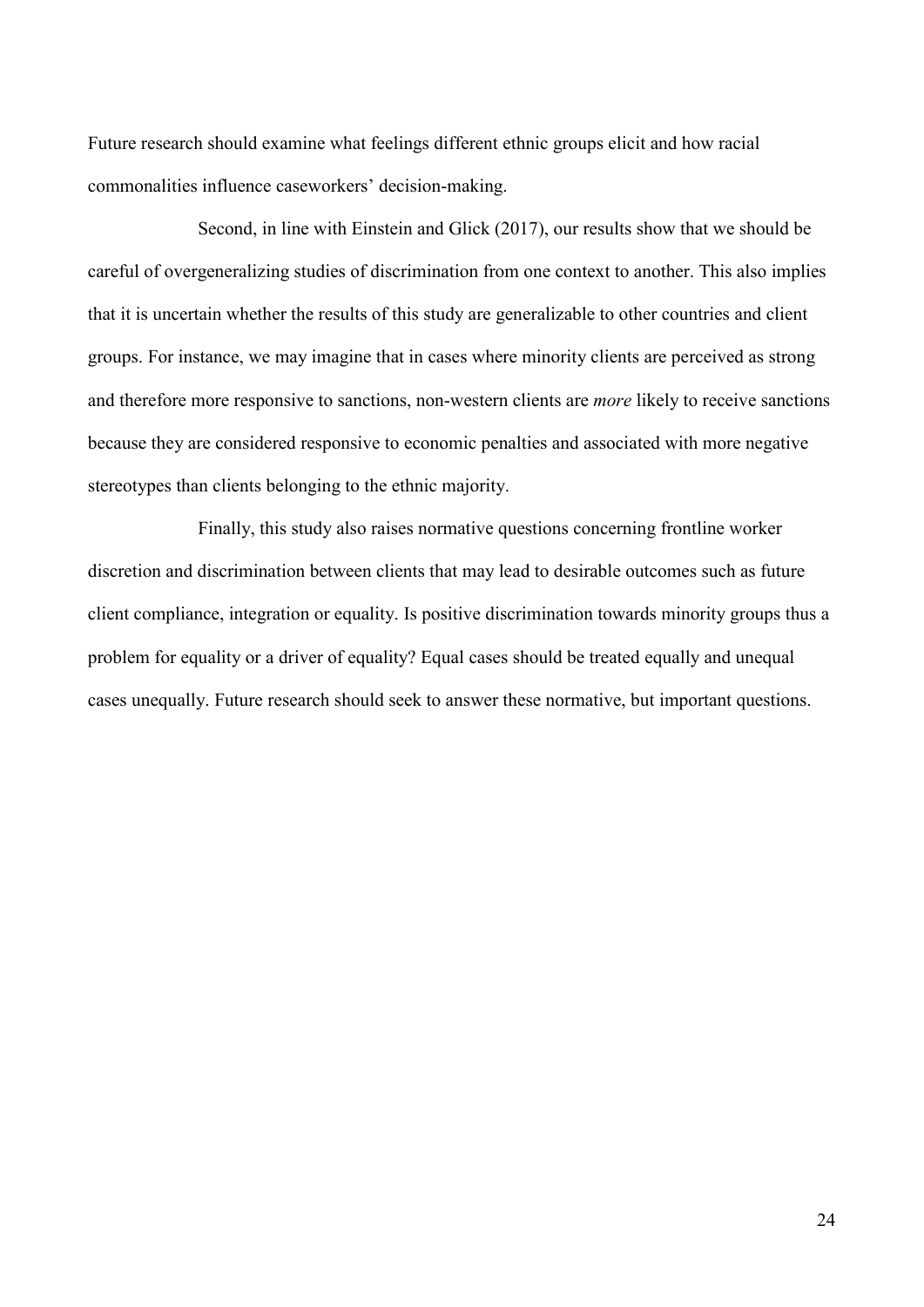#### **References**

Aarøe, L. and M. B. Petersen. (2014). Crowding Out Culture: Scandinavians and Americans Agree on Social Welfare in the Face of Deservingness Cues, *The Journal of Politics,* 76, 3, 684-697.

Andersen, L. B. and S. Serritzlew. (2012). Does Public Service Motivation Affect the Behavior of Professionals? *International Journal of Public Administration,* 35, 1, 19-29.

Ankestyrelsen (2010): Førtidspensioner: Årsstatistik 2009. København: Ankestyrelsen.

Ashmore, R. D. and F. K. Del Boca. (1981). Conceptual approaches to stereotypes and stereotyping In D. L. Hamilton (eds.), *Cognitive processes in stereotyping and intergroup behavior*. Hillsdale: NJ: Erlbaum, 1-35.

Augoustinos, M. and I. Walker. (1998). The Construction of Stereotypes within Social Psychology, *Theory & Psychology,* 8, 5, 629-652.

Bertrand, M. and S. Mullainathan. (2004). Are Emily and Greg More Employable than Lakisha and Jamal? A Field Experiment on Labor Market Discrimination, *The American Economic Review*, 94, 4, 991-1013.

Bobo, L. (2001). Racial Attitudes and Relations at the Close of the Twentieth Century In N. Smelser, W. J. Wilson and F. Mitchell (eds.), *America Becoming: Racial Trends and Their Consequences*. Washington, DC: National Academy Press, 262-299.

Bodenhausen, G. V. (1990). Stereotypes as Judgmental Heuristics: Evidence of Circadian Variations in Discrimination, *Psychological Science*, 1, 5, 319-322.

Brewer, G. A. and S. C. Selden (1998): Whistle-blowers in the Federal Civil Service: New Evidence of the Public Service Ethic, *Journal of Public Administration Research and Theory*, 8, 3, 413-39.

Butler, D. M. and D. E. Broockman. (2011). Do Politicians Racially Discriminate Against Constituents? A Field Experiment on State Legislators, *American Journal of Political Science*, 55, 3, 463-477.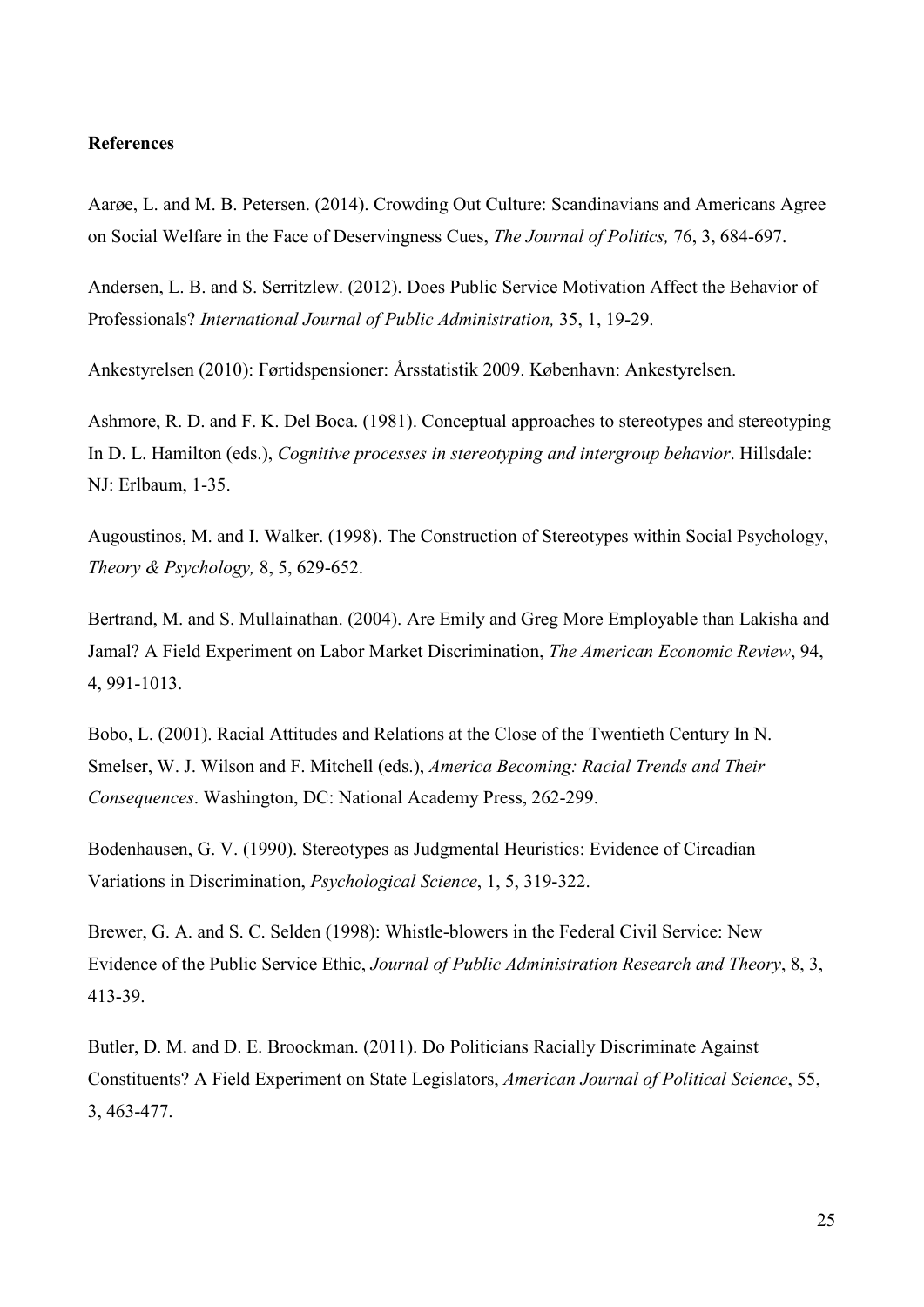Casper, C., K. Rothermund and D. Wentura. (2011). The activation of specific facets of age stereotypes depends on individuating information, *Social Cognition*, 29, 4, 393-414.

Caswell, D., H. L. Andersen, M. Høybye-Mortensen, A. M. Markussen and S. L. Thuesen. (2011). Når kassen smækkes i: Analyser af økonomiske sanktioner over for kontanthjælpsmodtagere, AKF, Anvendt KommunalForskning.

Cottrell, C. A. and S. L. Neuberg. (2005). Different Emotional Reactions to Different Groups: A Sociofunctional Threat-Based Approach to Prejudice. *Journal of Personality and Social Psychology*, 88, 5, 770-789.

DeSante, C. D. (2013). Working Twice as Hard to Get Half as Far: Race, Work Ethic, and America's Deserving Poor, *American Journal of Political Science*, 57, 2, 342-356.

Einstein, K. L. and D. M. Glick. (2017). Does Race Affect Access to Government Services? An Experiment Exploring Street-Level Bureaucrats and Access to Public Housing, *American Journal of Political Science*, 61, 1, 100-116.

Esping-Andersen, G. (1990). *The three worlds of welfare capitalism*. Oxford: Polity Press.

Gilens, M. (2000). *Why Americans Hate Welfare: Race, Media, and the Politics of Antipoverty Policy*. Chicago: University of Chicago Press.

Grohs, S., Adam, C., & Knill, C. (2016). Are Some Citizens More Equal than Others? Evidence from a Field Experiment. *Public Administration Review*, 76, 1, 155–164.

Hamilton, D. L. and T. K. Trolier. (1986). Stereotypes and stereotyping: An overview of the cognitive approach In J. F. Dovidio and S. L. Gaertner (eds.), *Prejudice, discrimination, and racism*. Orlando, FL: Academic Press, 127-163

Harrits, G. S. and M. Ø. Møller. (2013). Prevention at the Front Line: How home nurses, pedagogues, and teachers transform public worry into decisions on special efforts, *Public Management Review*, 16, 4, 447-480.

Hilton, J. L. and W. von Hippel. (1996). Stereotypes, *Annual Review of Psychology*, 47, 1, 237-271.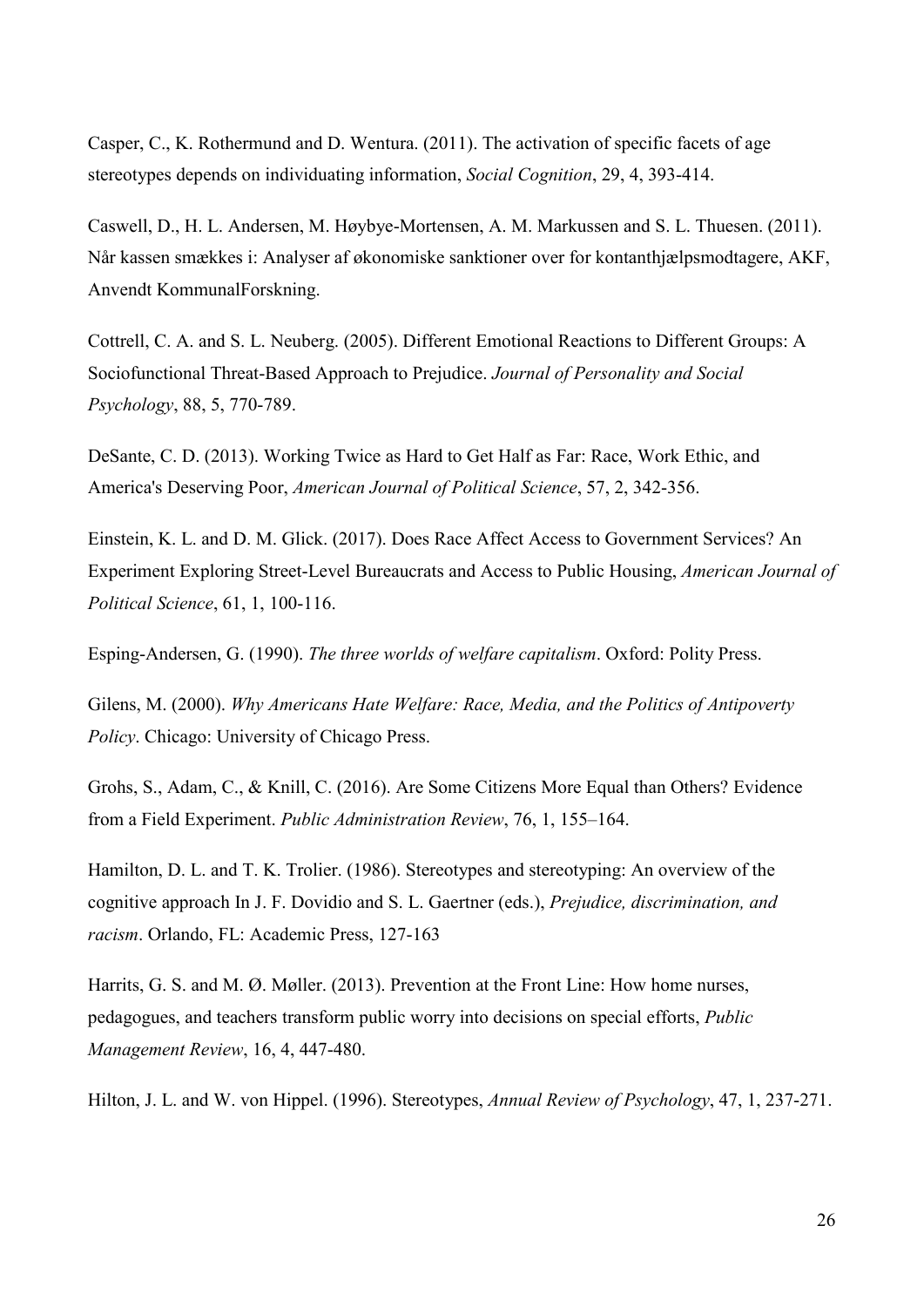Jakobsen, M. L. and N. von Loon (2018). Connecting governance and the front lines: How work pressure and autonomy matter for coping in different performance regimes, *Public Administration*, 96, 435–451.

Jensen, U. T. and L. L. Bro. (2017) How Transformational Leadership Supports Intrinsic Motivation and Public Service Motivation: The Mediating Role of Basic Need Satisfaction, *The American Review of Public Administration*. Published electronically March 27, 2017

Jensen, U. T. and L. B. Andersen. (2015). Public Service Motivation, User Orientation, and Prescription Behavior: Doing Good for Society or for the Individual User?, *Public Administration*, 93, 3, 753-768.

Jensen, U. T. and C. F. Vestergaard. (2016). Public service motivation and public service behaviors: Testing the moderating effect of tenure, *Journal of Public Administration Research and Theory*, 27, 1, 52-67.

Larsen, C. A. (2008). The Institutional Logic of Welfare Attitudes: How Welfare Regimes Influence Public Support, *Comparative Political Studies*, 41, 2, 145-168.

Larsen, C. A. (2012). Fordomme over for etniske minoriteter i Danmark, Sverige, Storbritannien og USA, *Politica*, 44, 4, 488-504.

Larsen, C. A. and T. E. Dejgaard. (2013). The institutional logic of images of the poor and welfare recipients: A comparative study of British, Swedish and Danish newspapers, *Journal of European Social Policy*, 23, 3, 287-299.

LAS. (2014). Bekendtgørelse om lov om aktiv socialpolitik, November 2014, (14.09.2017). https://www.retsinformation.dk/forms/r0710.aspx?id=173092 (17.03.2016)

Lipsky, M. (2010). *Street-Level Bureaucracy: Dilemmas of the Individual in Public Services*. New York: Russell Sage Foundation Publications.

Macrae, C. N., M. Hewstone and R. J. Griffiths. (1993). Processing load and memory for stereotype-based information, *European Journal of Social Psychology*, 23, 1, 77-87.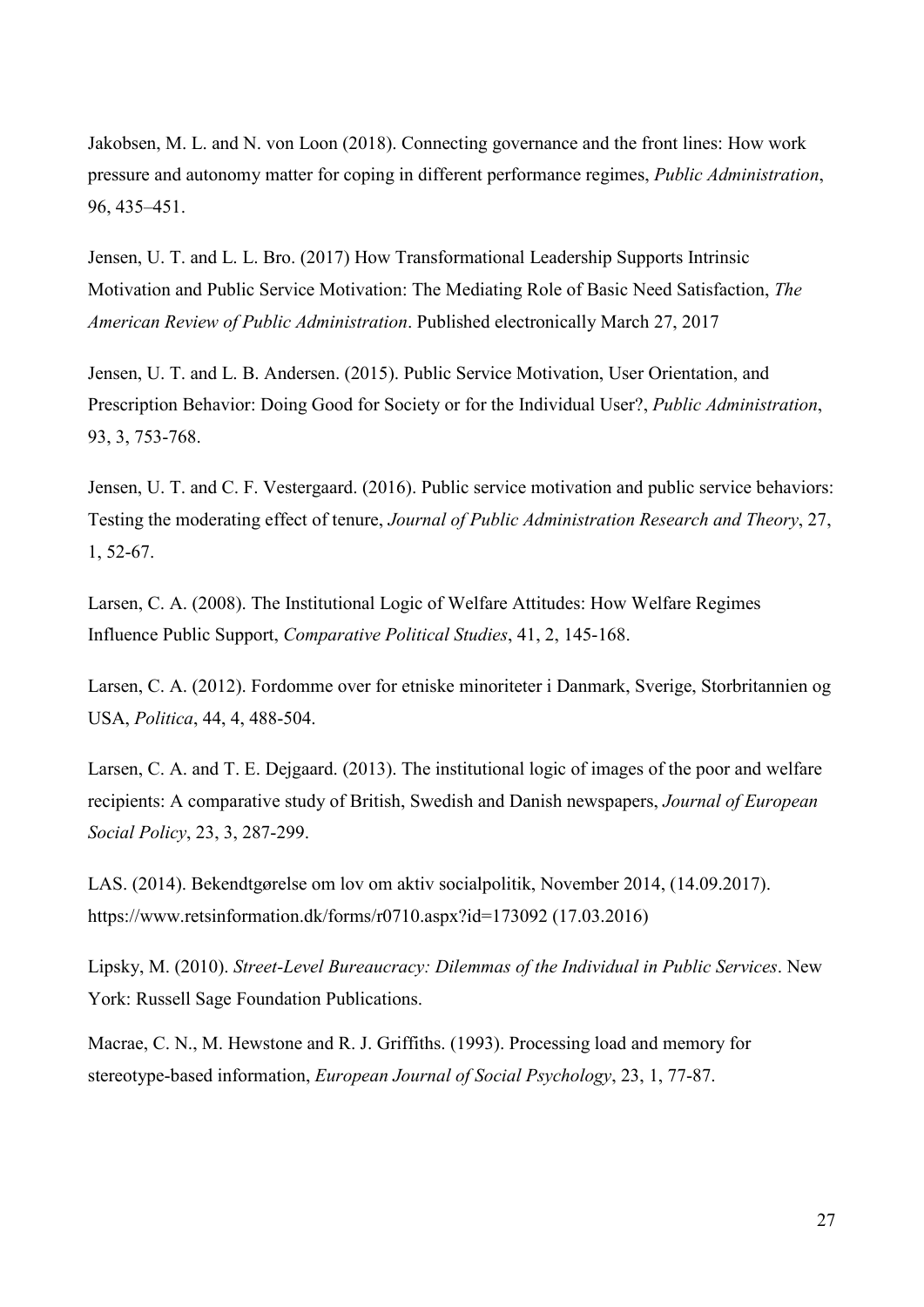Mullainathan, S. and M. Bertrand. (2004). Are Emily and Greg More Employable than Lakisha and Jamal: A Field Experiment on Labor Market Discrimination, *The American Economic Review*, 94, 4, 991-1013.

Munck, G. L. and J. Verkuilen. (2005). Research Designs, *Encyclopedia of Social Measurement*, 3, 385-395.

Pedersen, M. J. (2015). Activating the Forces of Public Service Motivation: Evidence from a Low-Intensity Randomized Survey Experiment, *Public Administration Review*, 75, 5, 734–746.

Pedersen, M. J, Stritch, J. M. & Thuesen, F. (2018). Punishment on the Frontlines of Public Service Delivery: Client Ethnicity and Caseworker Sanctioning Decisions in a Scandinavian Welfare State, *Journal of Public Administration Research and Theory,* online publication

Pedersen, M. J and V. L. Nielsen. (2019). Gender Bias in Caseworker Decision-Making: A Multi-Method Study of Gender Similarities Bias and Gender Stereotype Beliefs, *forthcoming in Public Administration*

Pager, D. and H. Shepherd. (2008). The Sociology of Discrimination: Racial Discrimination in Employment, Housing, Credit, and Consumer Markets, *Annual Review of Sociology*, 34, 181-209.

Perry, J L. (1996). Measuring Public Service Motivation: An Assessment of Construct Reliability and Validity, *Journal of Public Administration Research and Theory*, 6,1, 5-22

Perry, J. L. and A. Hondeghem. (2008). *Motivation in Management: The Call of Public Service*. Oxford: Oxford University Press.

Perry, J. L. A. Hondeghem, and L. R. Wise. 2010. Revisiting the motivational bases of public service: Twenty years of research and an agenda for the future, *Public Administration Review,* 70, 5,681‒90.

Schram, S. F., J. Soss, R. C. Fording and L. Houser. (2009). Deciding to Discipline: Race, Choice, and Punishment at the Frontlines of Welfare Reform, *American Sociological Review*, 74, 3, 398- 422.

Soss, J., R. C. Fording and S. F. Schram. (2008). The Color of Devolution: The Politics of Local Punishment in an Era of Neo-liberal Welfare Reform, *American Journal of Political Science*, 52, 536-53.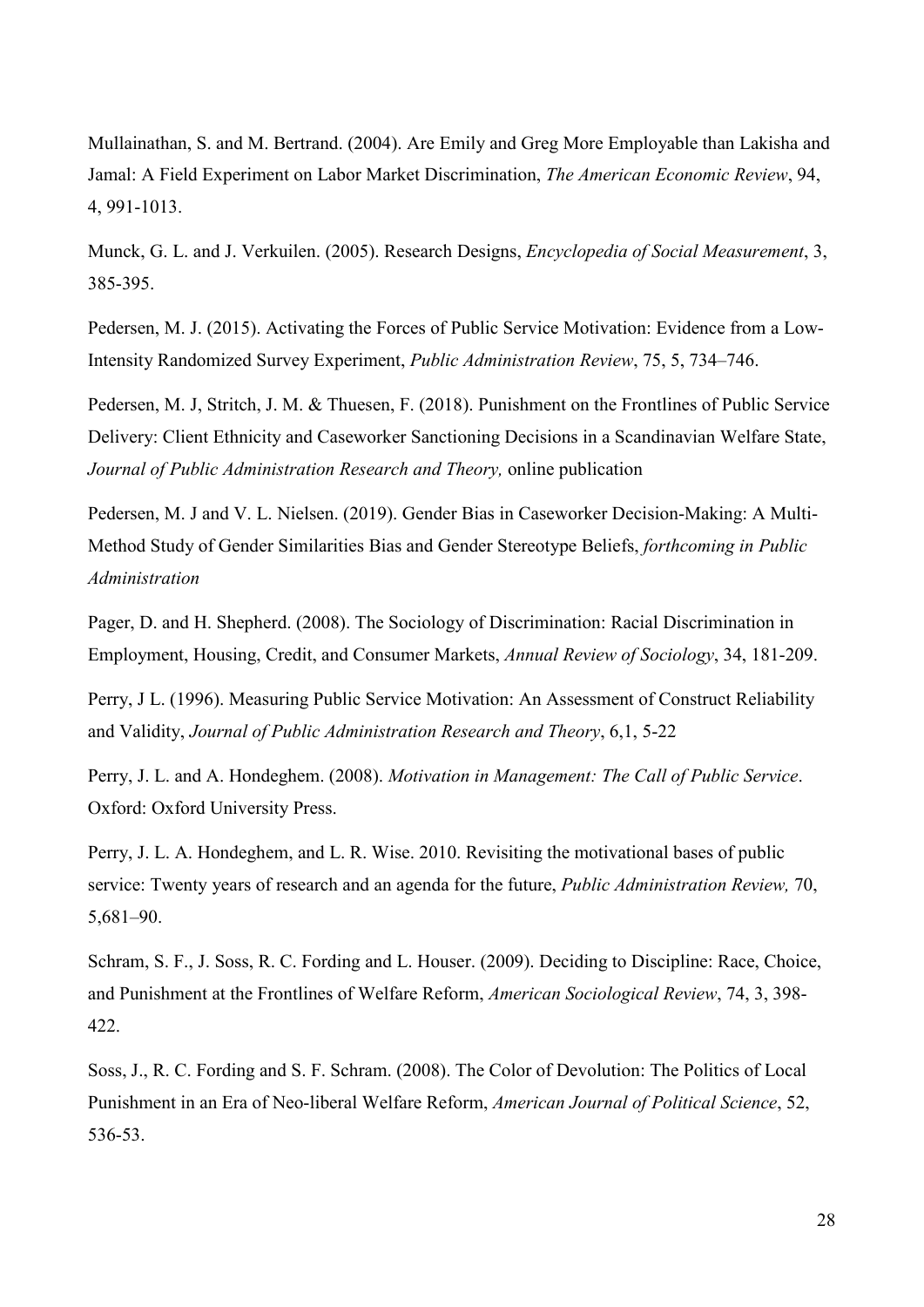Soss, J., R. C. Fording and S. Schram. (2011). *Disciplining the Poor: Neoliberal Paternalism and the Persistent Power of Race*. Chicago Studies in American Politics. Chicago: The University of Chicago Press.

Stangor, C. and C. Duan. (1991). Effects of multiple task demands upon memory for information about social groups, *Journal of Experimental Social Psychology*, 27, 4, 357-378.

Watkins-Hayes, C. (2011). Race, Respect, and Red Tape: Inside the Black Box of Racially Representative Bureaucracies, *Journal of Public Administration Research and Theory*, 21, 2, 233- 251.

White, A. R., N. L. Nathan and J. K. Faller. (2015). What Do I Need to Vote? Bureaucratic Discretion and Discrimination by Local Election Officials, *American Political Science Review*, 109, 1, 129-142.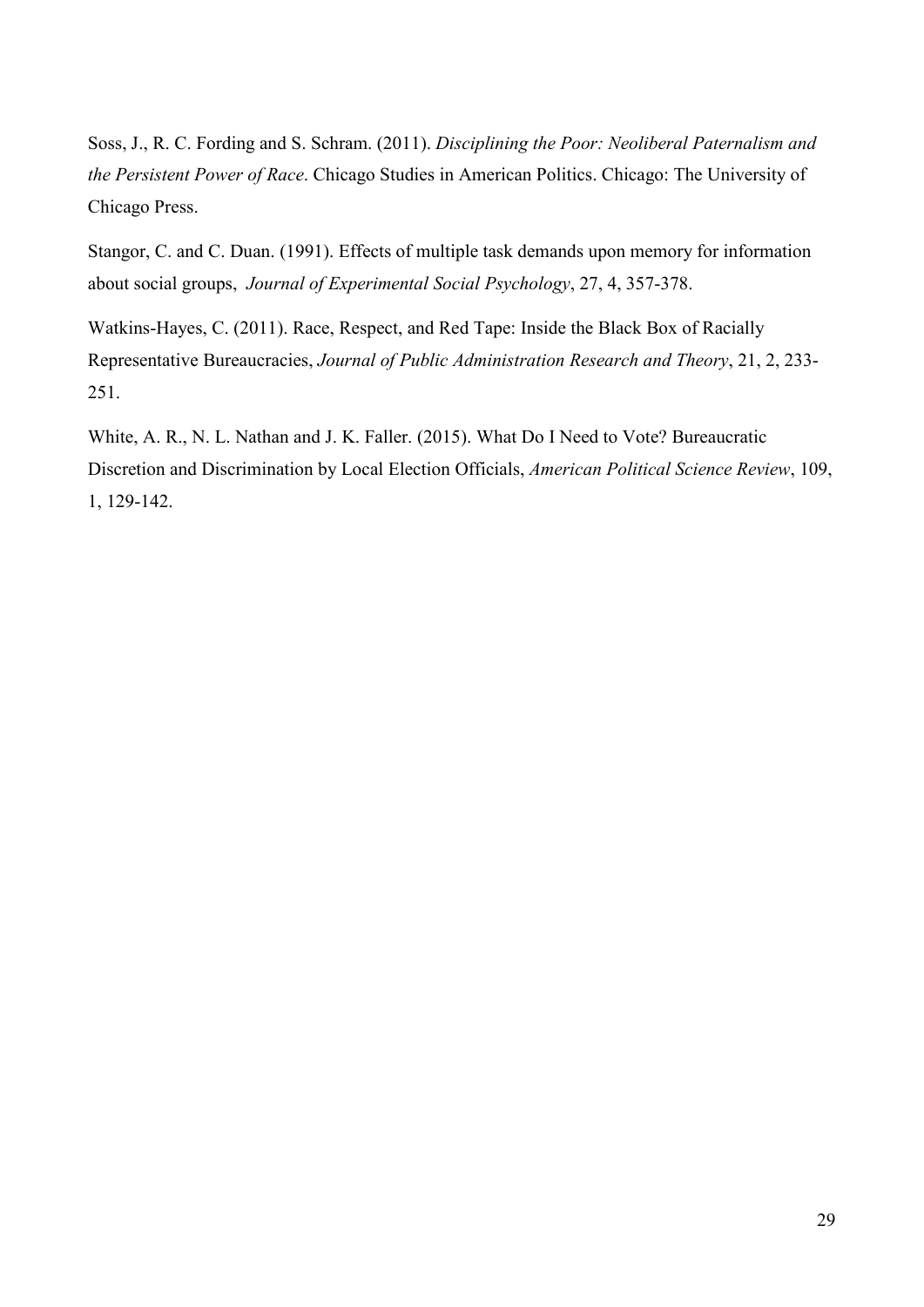## **Tables**

## TABLE 1 Balance check

|                                                                       | <b>Control group</b> | <b>Treatment group</b> |
|-----------------------------------------------------------------------|----------------------|------------------------|
|                                                                       | Ethnic Danish client | Non-western client     |
| Gender (male)                                                         | .11                  | .15                    |
| Age                                                                   | 41                   | 42.3                   |
| Experience (in years) $*$                                             | 6.5                  | 8.1                    |
| Both parents born in DK                                               | .86                  | .77                    |
| Population in municipality (in 1000)                                  | 141                  | 154                    |
| Share of citizens in the municipality with a<br>non-western ethnicity | 11.8                 | 11.8                   |
| Unemployment rate in municipality                                     | 4.3                  | 4.2                    |
| Share of sanctioned welfare recipients in<br>municipality             | 7.8                  | 8.4                    |
| Red Major in the municipality                                         | .51                  | .47                    |
| Ability to cope                                                       | .79                  | .80                    |
| <b>PSM</b>                                                            | .63                  | .63                    |
| N                                                                     | 80                   | 95                     |

Note: \*: P<0.05. Two-sided significant test.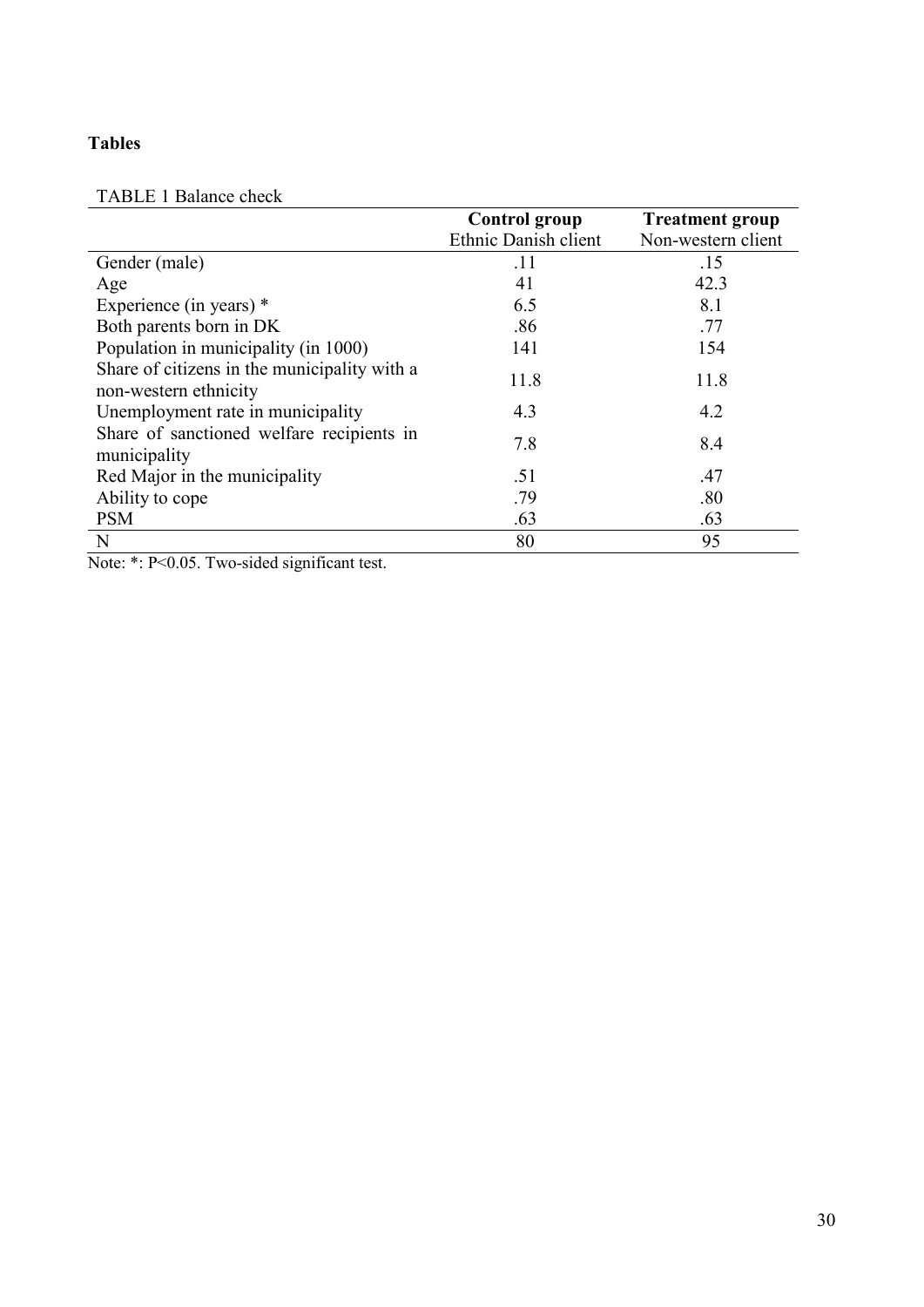| $\mathbf{v}$ $\mathbf{v}$ $\mathbf{v}$ $\mathbf{v}$ $\mathbf{v}$ $\mathbf{v}$ $\mathbf{v}$ $\mathbf{v}$ $\mathbf{v}$ $\mathbf{v}$ $\mathbf{v}$ $\mathbf{v}$ $\mathbf{v}$ $\mathbf{v}$ $\mathbf{v}$ $\mathbf{v}$ $\mathbf{v}$ $\mathbf{v}$ $\mathbf{v}$ $\mathbf{v}$ $\mathbf{v}$ $\mathbf{v}$ $\mathbf{v}$ $\mathbf{v}$ $\mathbf{$ |                |                |                |                |                |                |
|------------------------------------------------------------------------------------------------------------------------------------------------------------------------------------------------------------------------------------------------------------------------------------------------------------------------------------|----------------|----------------|----------------|----------------|----------------|----------------|
|                                                                                                                                                                                                                                                                                                                                    | <b>Model 1</b> | <b>Model 2</b> | <b>Model 3</b> | <b>Model 4</b> | <b>Model 5</b> | <b>Model 6</b> |
| Non-western ethnicity                                                                                                                                                                                                                                                                                                              | $-.53†$        | $-.63†$        | $-3.56*$       | $-4.97**$      | $-2.06$        | $-3.00$        |
|                                                                                                                                                                                                                                                                                                                                    | (.31)          | (.33)          | (1.51)         | (1.57)         | (1.80)         | (1.92)         |
| Ability to cope                                                                                                                                                                                                                                                                                                                    |                | 0.20           | $-1.41$        | $-2.44$ t      |                | .15            |
|                                                                                                                                                                                                                                                                                                                                    |                | (.93)          | (1.28)         | (1.31)         |                | (.93)          |
| <b>PSM</b>                                                                                                                                                                                                                                                                                                                         |                | 1.88           |                | 1.78           | .44            | $-.12$         |
|                                                                                                                                                                                                                                                                                                                                    |                | (1.49)         |                | (1.50)         | (2.08)         | (2.18)         |
| Non-western ethnicity                                                                                                                                                                                                                                                                                                              |                |                | $3.78*$        | $5.43**$       |                |                |
|                                                                                                                                                                                                                                                                                                                                    |                |                |                |                |                |                |
| X Ability to cope                                                                                                                                                                                                                                                                                                                  |                |                | (1.83)         | (1.93)         |                |                |
| Non-western ethnicity                                                                                                                                                                                                                                                                                                              |                |                |                |                | 2.45           | 3.75           |
| X PSM                                                                                                                                                                                                                                                                                                                              |                |                |                |                | (2.82)         | (3.00)         |
| Control variables                                                                                                                                                                                                                                                                                                                  | No             | Yes            | N <sub>o</sub> | Yes            | N <sub>o</sub> | Yes            |
| included                                                                                                                                                                                                                                                                                                                           |                |                |                |                |                |                |
| Intercept                                                                                                                                                                                                                                                                                                                          | .51            | $-1.57$        | 1.64           | .15            | .23            | $-.31$         |
|                                                                                                                                                                                                                                                                                                                                    | (23)           | (1.80)         | (1.01)         | (2.04)         | (1.30)         | (2.07)         |
| Pseudo R2                                                                                                                                                                                                                                                                                                                          | .08            | .08            | .08            | .11            | .02            | .09            |
| Walds Chi <sup>2</sup>                                                                                                                                                                                                                                                                                                             | 2.95           | 15.38          | 6.90           | 24.80          | 5.12           | 17.75          |
| N                                                                                                                                                                                                                                                                                                                                  | 175            | 175            | 175            | 175            | 175            | 175            |

TABLE 2 Logistic regression analysis: Effect of ethnicity on sanctioning moderated by ability to cope and PSM

Note: \*\*\*;\*\*;\*;†: P<0.001;0.01;0.05;0.1. Two-sided significance test using logistic regression. Dependent variable is whether caseworkers will sanction the citizen. Robust standard error in parenthesis. Only respondents who answered all relevant variables in the survey are included in the analysis, excluding 23 respondents. Control variables include: Gender, age, experience, parents born in DK, share of citizens with non-western ethnicity in municipality, unemployment rate in municipality, share of sanctioned welfare recipients in municipality and red major.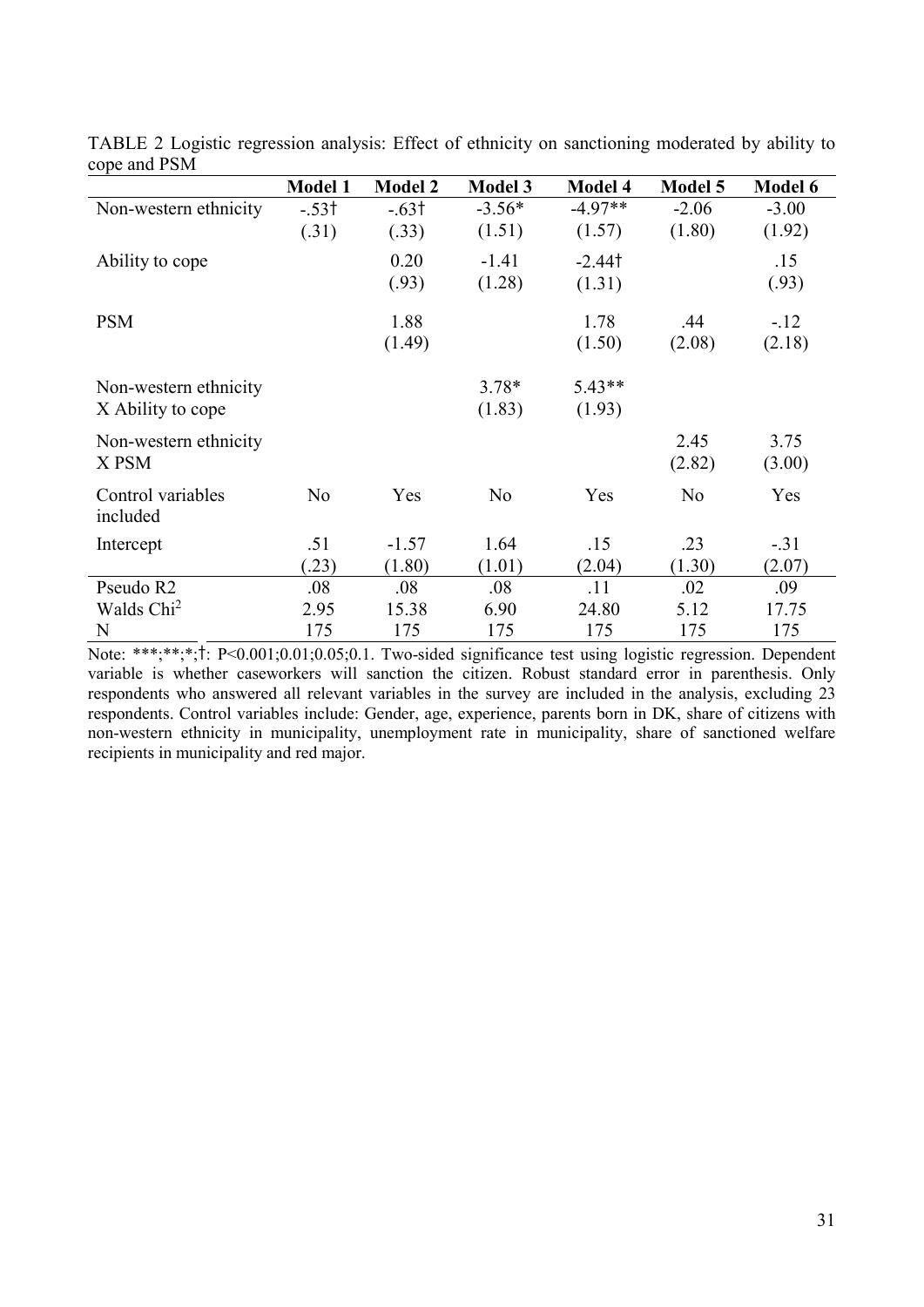## **Figures**

## FIGURE 1 Vignette description of welfare client

[**Thomas/Ahmad**] is 33 years old, divorced and receives social security benefits. He lives in an apartment block in Vollsmose and has a 6-year-old child, who he sees once every second week. The child has social and learning difficulties and therefore has to wait one extra year before start of school.

[**Thomas/Ahmad**] used to work as a storage worker but he lost his job due to psychological disorders. At the moment, he is an activity-ready welfare recipient and is in a job training program four days a week. During [**Thomas'/Ahmad's**] period of unemployment he has had absences from job interviews at the job center and from the job training program. Some of the absences have been valid due to illness. Another part of the absences have been unauthorized, for which

[**Thomas/Ahmad**] has received sanctions.

[**Thomas/Ahmad**] now fails to appear for the job training program and has not cancelled the appointment. Someone calls him and sends him a text message but he does not answer. Therefore, the provider of the job training program approaches [**Thomas'/Ahmad's**] caseworker, who sends a stakeholder consultation letter to him. [**Thomas/Ahmad**] contacts the job center two days after receiving the stakeholder consultation letter (three days after being absent) and explains his absence by saying there were problems in his child's preschool that he had to take care of.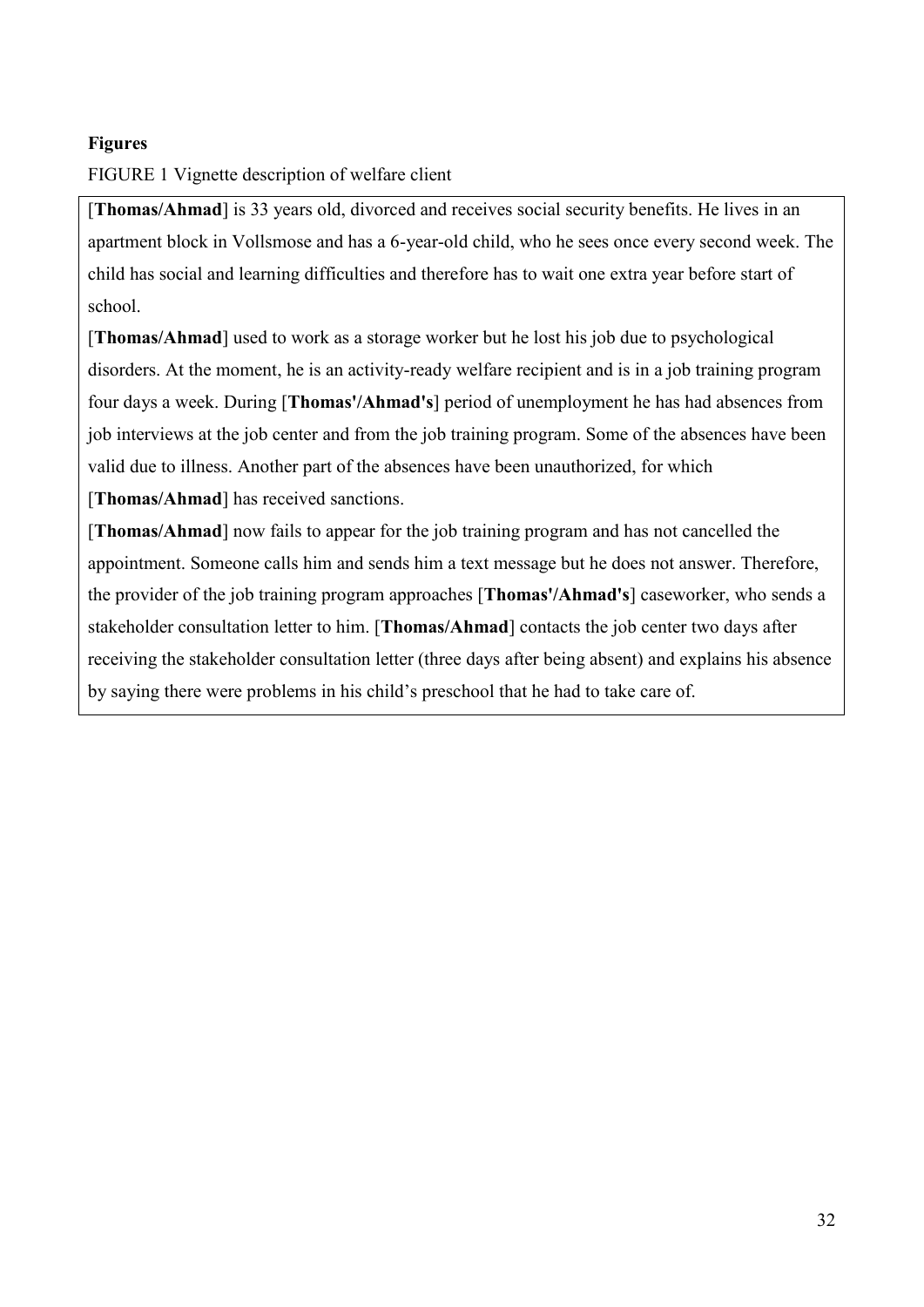

FIGURE 2 Marginal effects of sanctioning moderated by caseworkers' ability to cope and PSM

Note: The figures are based on Models 4 and 6 in Table 2.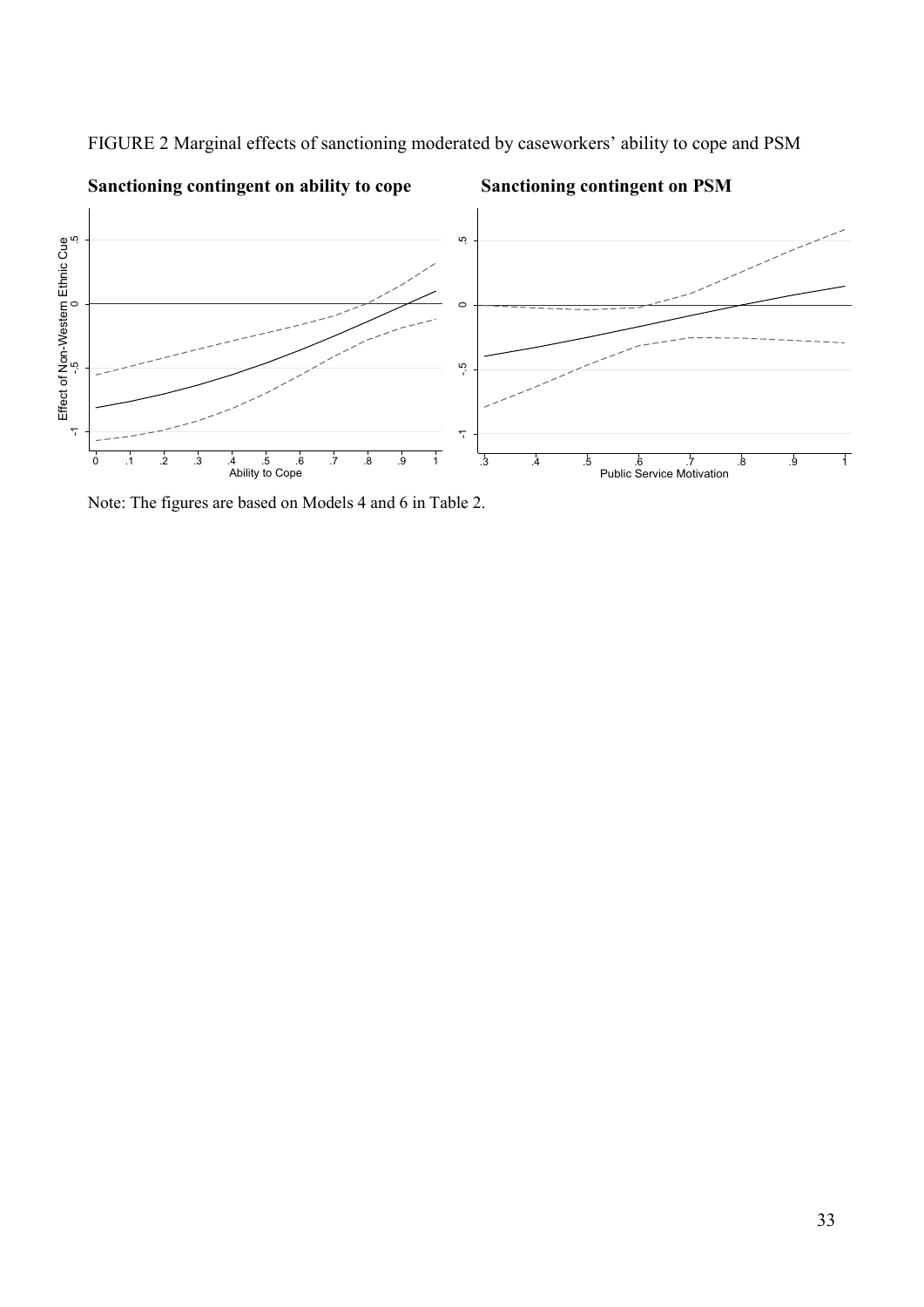## FIGURE 3 Theoretical model

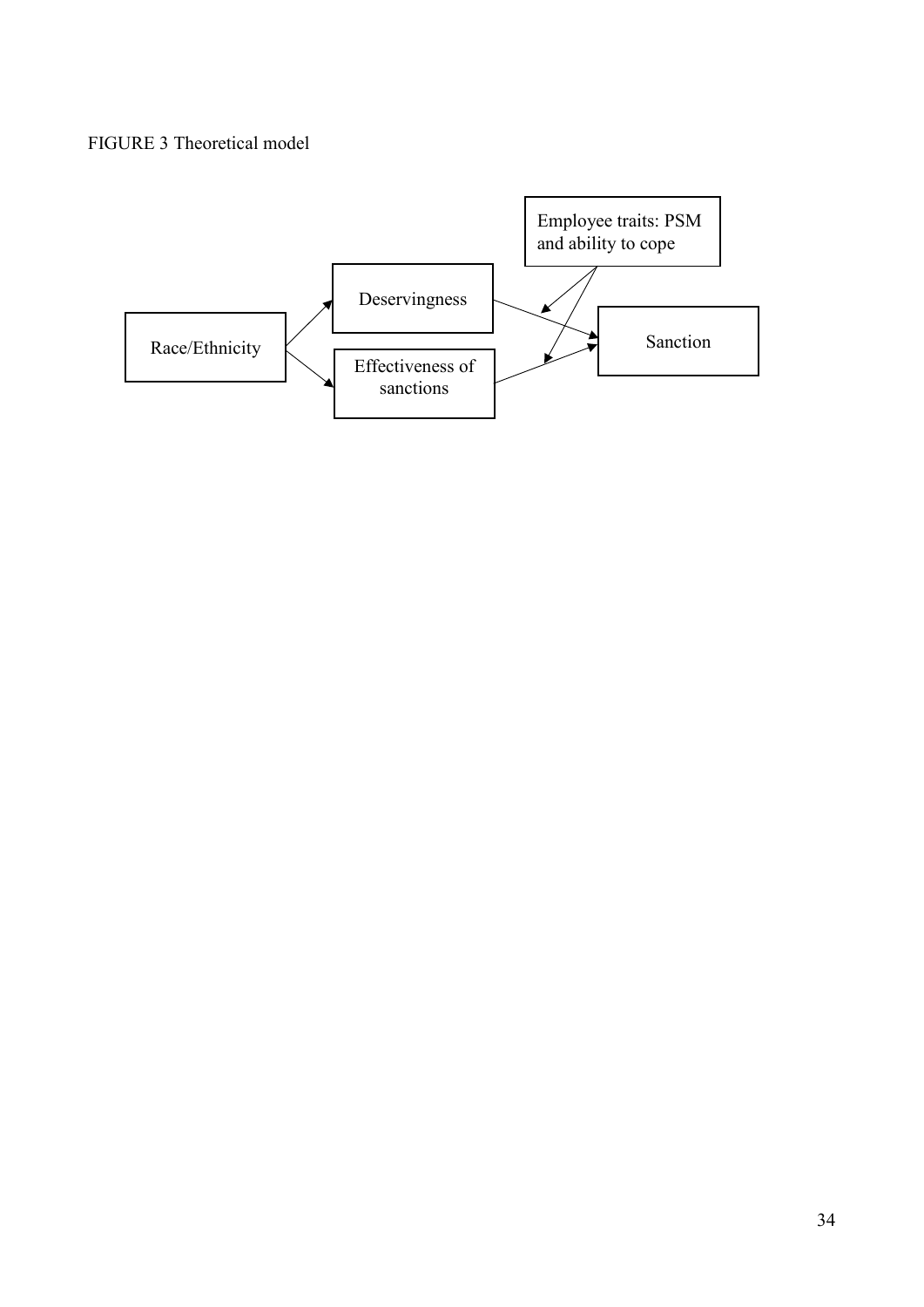## **Display**

|                                             | <b>Danish ethnicity</b>                             | Non-western ethnicity                                                                                                                                                                   |
|---------------------------------------------|-----------------------------------------------------|-----------------------------------------------------------------------------------------------------------------------------------------------------------------------------------------|
| Course of psychological<br>problems         | Depression or anxiety due to<br>divorce or lost job | PTSD or trauma after war or parents<br>experiencing war                                                                                                                                 |
| Residence in Vollsmose<br>(a Danish ghetto) | Practical and economic reasons                      | Practical and economic reasons<br>Larger network<br>Indicates that the citizen might be at<br>risk of falling into criminal circles<br>Indication of possible integration<br>challenges |
| Motivation to get a job                     | The citizen is motivated                            | The citizen is motivated                                                                                                                                                                |
| General evaluation of the<br>client         | Strong client with temporary<br><i>ssues</i>        | Mixed perceptions: Strong client,<br>temporary issues, weak client                                                                                                                      |

## DISPLAY 1 Caseworkers' perceptions of clients

Note: The display is based on six interviews with caseworkers working with activity-ready clients.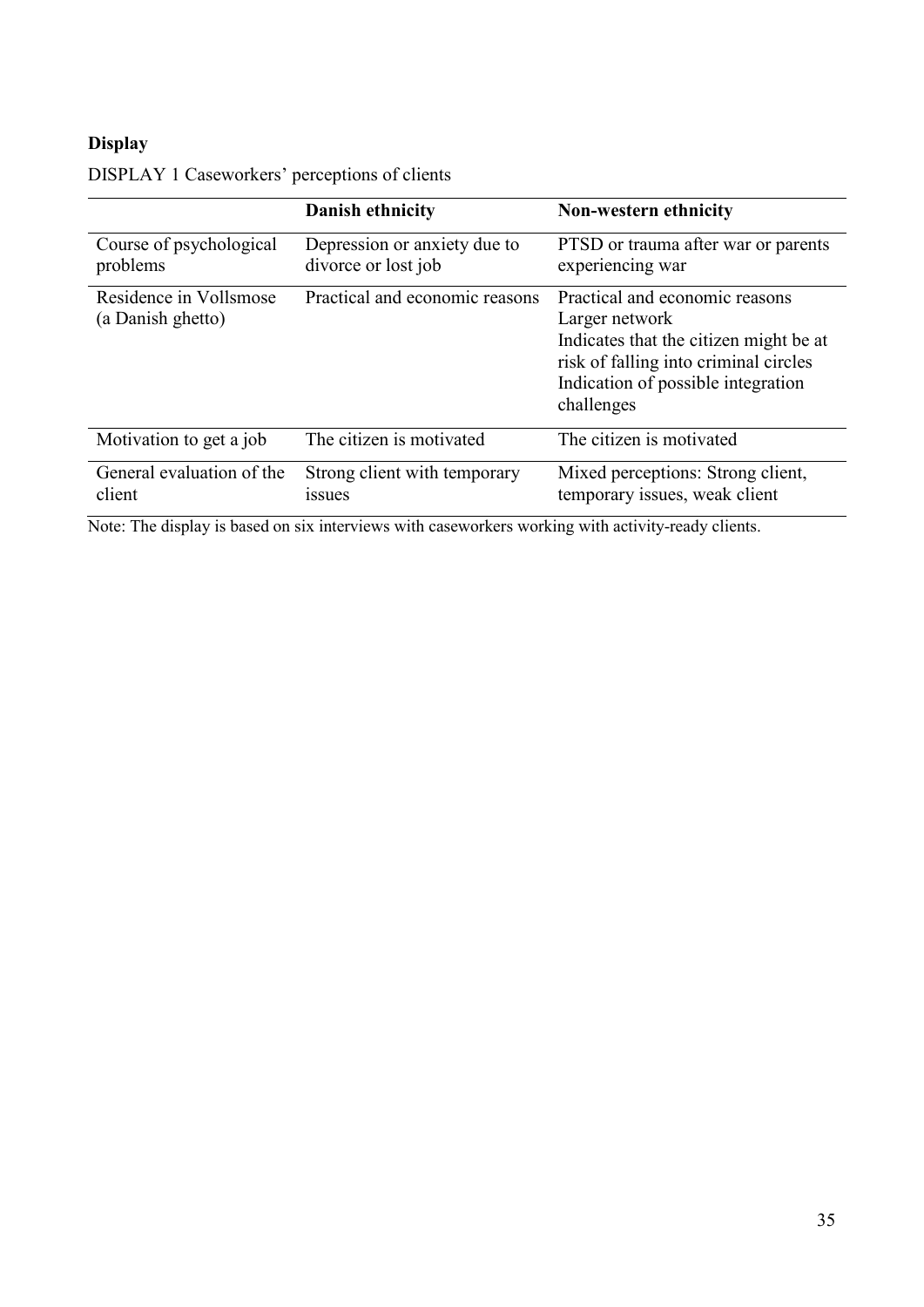## **Appendix**

#### TABLE A1 Descriptive Statistics of Items

| <b>Construct and items</b>                           |      | <b>SD</b> | Min              | <b>Max</b>   | Cronbach's   |
|------------------------------------------------------|------|-----------|------------------|--------------|--------------|
|                                                      |      |           |                  |              | <b>Alpha</b> |
| Ability to cope                                      | .80  | .18       | .25              | 1            | .32          |
| I find it difficult to quickly get a handle on new   | 4.08 | 1.05      | $\mathbf{1}$     | 5            | .32          |
| tasks (reversed)                                     |      |           |                  |              |              |
| I am good at keeping sight of the big picture in my  | 4.30 | 0.73      | $\mathbf{1}$     | 5            | .32          |
| work                                                 |      |           |                  |              |              |
| <b>PSM</b>                                           |      |           |                  |              |              |
| Self-sacrifice                                       | .52  | .21       | $\boldsymbol{0}$ |              | .77          |
| I am willing to risk personal loss to help society   | 3.11 | 1.09      | 1                | 5            | .63          |
| I am prepared to make sacrifices for the good of     | 3.06 | 0.96      | 1                | 5            | .73          |
| society                                              |      |           |                  |              |              |
| I believe in putting duty before self                | 3.03 | 1.04      | 1                | 5            | .68          |
| Compassion                                           | .76  | .15       | .33              | $\mathbf{1}$ | .44          |
| It is difficult for me to contain my feelings when I | 3.87 | 0.95      | 1                | 5            | .52          |
| see people in distress                               |      |           |                  |              |              |
| For me, considering the welfare of others is very    | 4.19 | 0.80      | $\mathbf{1}$     | 5            | .27          |
| important                                            |      |           |                  |              |              |
| I am often reminded by daily events of how           | 4.05 | 0.88      | $\mathbf{1}$     | 5            | .24          |
| dependent we are on one another                      |      |           |                  |              |              |
| Attraction to public policy making                   | .44  | .23       | $\boldsymbol{0}$ | 1            | .63          |
| I generally associate politics with something        | 2.93 | 0.99      | 1                | 5            | .63          |
| positive                                             |      |           |                  |              |              |
| I do not care much for politicians (reversed)        | 2.60 | 1.13      | 1                | 5            | .63          |
| Commitment                                           | .80  | .15       | .25              |              | .59          |
| Meaningful public service is very important to me    | 4.37 | 0.76      | $\mathbf{1}$     | 5            | .54          |
| It is important for me to contribute to the common   | 4.38 | 0.73      | $\mathbf{1}$     | 5            | .35          |
| good                                                 |      |           |                  |              |              |
| I consider public service my civic duty              | 3.87 | 0.84      | $\mathbf{1}$     | 5            | .59          |

Higher values indicate higher levels of ability to cope and PSM. Due to theoretical considerations, the following item was removed from the ability to cope index: "My colleagues often contact me when they need for help". Removing this item did not change the results of the analysis.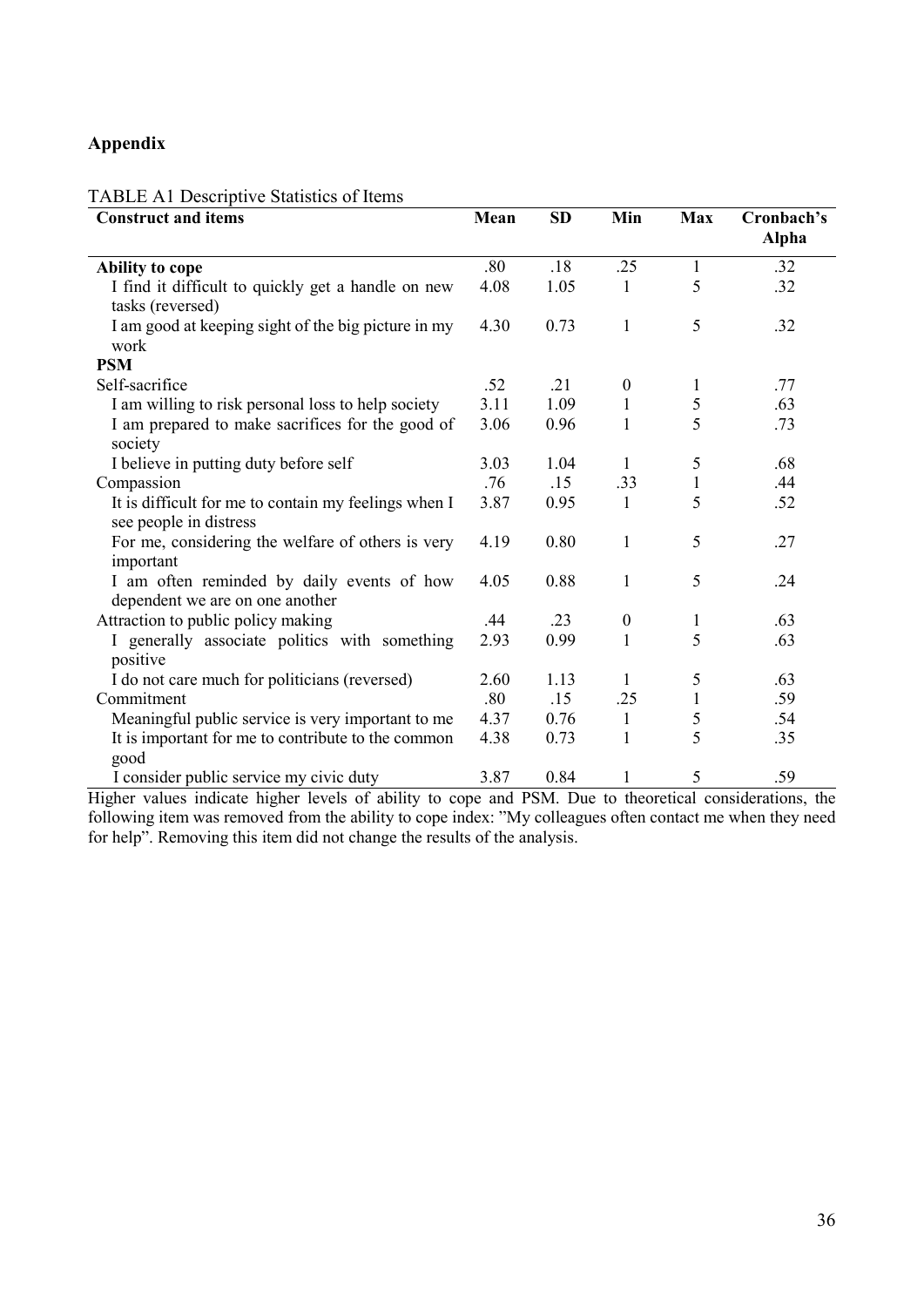|                        | <b>Model 1</b> | <b>Model 2</b> | <b>Model 3</b> | Model 4      | Model 5     | Model 6      |
|------------------------|----------------|----------------|----------------|--------------|-------------|--------------|
| Non-western ethnicity  | $-.53†$        | $-.63†$        | $-3.56*$       | $-4.97**$    | $-2.06$     | $-3.00$      |
|                        | (.31)          | (.33)          | (1.51)         | (1.57)       | (1.80)      | (1.92)       |
| Ability to cope        |                | 0.20           | $-1.41$        | $-2.44$ t    |             | .15          |
|                        |                | (.93)          | (1.28)         | (1.31)       |             | (.93)        |
|                        |                |                |                |              |             |              |
| <b>PSM</b>             |                | 1.88           |                | 1.78         | .44         | $-.12$       |
|                        |                | (1.49)         |                | (1.50)       | (2.08)      | (2.18)       |
| Non-western ethnicity  |                |                | $3.78*$        | $5.43**$     |             |              |
| X Ability to cope      |                |                | (1.83)         | (1.93)       |             |              |
|                        |                |                |                |              |             |              |
| Non-western ethnicity  |                |                |                |              | 2.45        | 3.75         |
| X PSM                  |                |                |                |              | (2.82)      | (3.00)       |
| Gender (male)          |                | .18            |                | .24          |             | .24          |
|                        |                | (.46)          |                | (.47)        |             | (.47)        |
| Age                    |                | $-.01$         |                | $-.01$       |             | $-.01$       |
|                        |                | (.02)          |                | (.02)        |             | (.02)        |
| Experience (in years)  |                | .02            |                | .01          |             | .02          |
|                        |                | (.03)          |                | (.03)        |             | (.03)        |
| Both parents born in   |                | .56            |                | .73          |             | .56          |
| DK                     |                | (.41)          |                | (.43)        |             | (.42)        |
| Population in          |                | .00            |                | .00          |             | .00          |
| municipality (in 1000) |                | (.00)          |                | (.00)        |             | (.00)        |
| Share of citizens in   |                | $-.02$         |                | $-.02$       |             | $-.02$       |
| the municipality with  |                | (.04)          |                | (.05)        |             | (.04)        |
| a non-western          |                |                |                |              |             |              |
| ethnicity              |                |                |                |              |             |              |
| Unemployment rate in   |                | $-.01$         |                | .02          |             | $-00$        |
| municipality           |                | (.24)          |                | (.23)        |             | (.24)        |
| Share of sanctioned    |                | $.11**$        |                | $.12**$      |             | $.11**$      |
| welfare recipients in  |                | (.04)          |                | (.04)        |             | (.04)        |
| municipality           |                |                |                |              |             |              |
| Red Major in the       |                | $-.18$         |                | $-.28$       |             | $-.18$       |
| municipality           |                | (.37)          |                | (.48)        |             | (.37)        |
| Intercept              | .51            | $-1.57$        | 1.64           | .15          | .23         | $-.31$       |
| Pseudo R2              | (23)           | (1.80)         | (1.01)         | (2.04)       | (1.30)      | (2.07)       |
| Walds Chi <sup>2</sup> | .08<br>2.95    | .08<br>15.38   | .08<br>6.90    | .11<br>24.80 | .02<br>5.12 | .09<br>17.75 |
| N                      | 175            | 175            | 175            | 175          | 175         | 175          |

TABLE A2 Logistic regression analysis: Full models

Note: \*\*\*;\*\*;\*;†: P<0.001;0.01;0.05;0.1. Two-sided significance test using logistic regression. Dependent variable is whether caseworkers will sanction the citizen. Robust standard error in parenthesis. Only respondents who answered all relevant variables in the survey are included in the analysis, excluding 23 respondents.